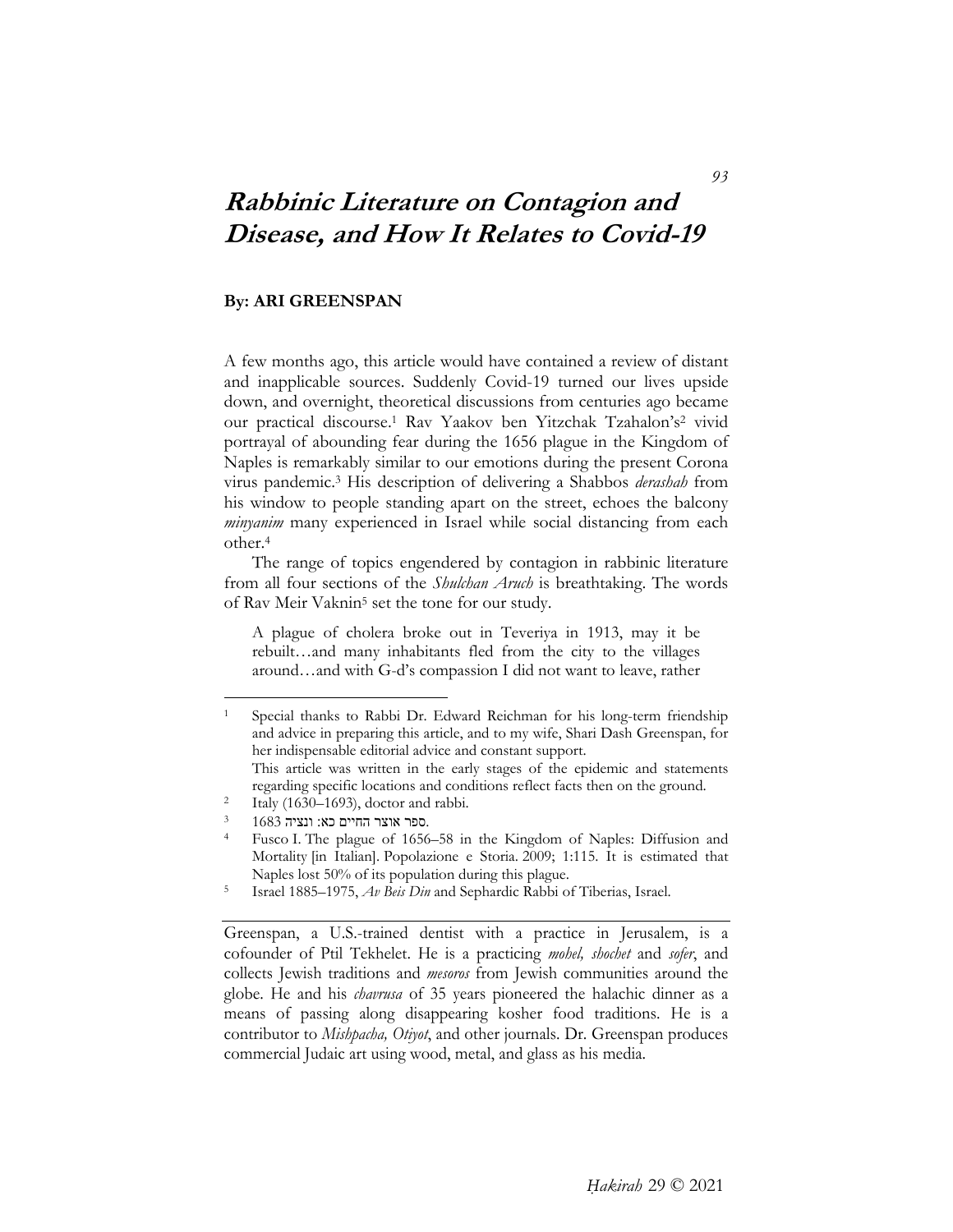I fulfilled the words of *Chazal* "if there is a plague in the city then draw in your legs" and I established in my house and courtyard "*daled amos* of halachah."6

## **Medical History**

In the Jewish cemetery in Calcutta, India, twenty to thirty small headstones mark graves of children who succumbed to a cholera epidemic in the 20<sup>th</sup> century, in a short span of time. It is practically unheard of today for thirty children in one community to die by plague. Seeing these graves emphasized something I've believed for a long time, but that most people may take for granted—that we are living through the greatest period of medical advancement in history. Few individuals remember the childhood diseases like polio, mumps, and tuberculosis that killed and maimed millions in our grandparents' time.

For the past few decades, since the discovery of penicillin in 1928, infections have been conquerable. Vaccines have eradicated most common diseases, at least in the Western world. But prior to vaccines, smallpox killed a staggering 300 million people in the  $20<sup>th</sup>$  century,<sup>7</sup> and malaria killed 405,000 in 2018 alone. 8 9 A mere century ago, plagues were common and deadly, and humankind was at the mercy of nature.

 $6$  א סימן מאיר ויאמר שו״ת היאמר שו״ת , 7 https://www.nationalgeographic.com/science/health-and-humanbody/human-diseases/smallpox/.

<sup>8</sup> Estimates say that more people have died of malaria than all wars in history combined. The mighty mosquito carrying a microscopic parasite shaped world history by stopping Genghis Kahn from conquering Europe and preventing Alexander the Great from uniting the Western and Eastern kingdoms. This same malaria was once treated with Chloroquine which is the hoped-for savior from Coronavirus. Unfortunately, it has outsmarted us and the parasite is now immune to it.<br><sup>9</sup> An animal infection is usually not infective to humans. However, zoonotic

infections—in which genetic makeup mutates to allow the virus to jump species—are on the rise, and Covid-19 is an example. Population explosion and habitation expansion brings humans into close contact with animals with which we never previously interacted. New diseases along the lines of Corona, which apparently jumped from a bat to humans, will become more common as animal habitat decreases and exposure to wild species increases. Millions of air travelers daily have the ability to transfer disease across the globe in hours. Endemic diseases on a continent with local immunity could wipe out entire populations on another. Pandemics of previously unknown viruses like AIDS and Ebola are both examples of a jump from primates to humans which occurred during our lifetime. Luckily, AIDS was blood-borne and not easily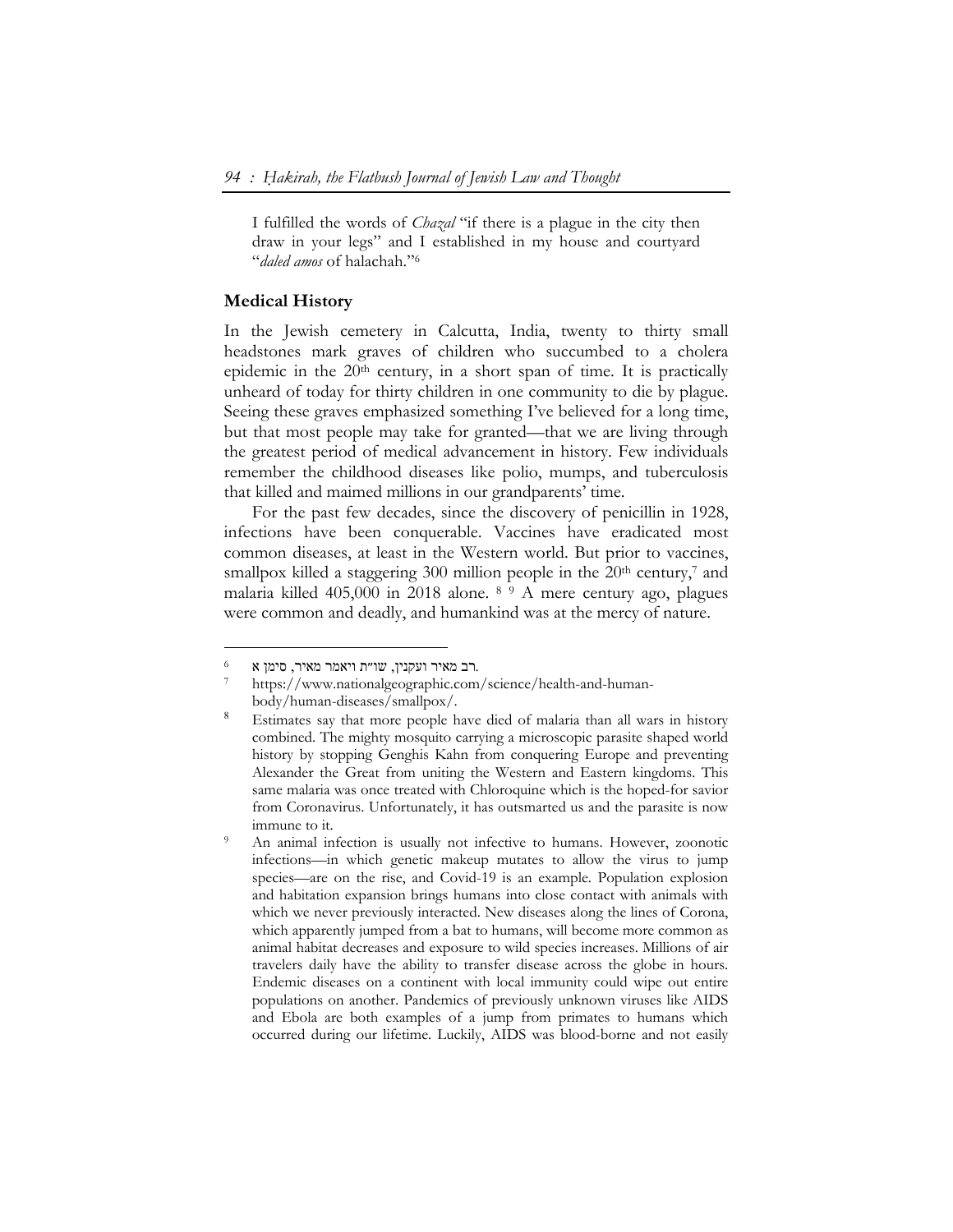Throughout history, our rabbis were asked remarkably consistent and similar questions during plagues, and some queries sound surprisingly contemporary despite having been asked centuries ago.

Prior to the acceptance in the 1880s of germ transfer as the source of disease, the common conjecture was the miasma theory, that "bad air" or "night air" somehow transmitted disease. In the language of responsa, miasma was "*ipush ha'avir*." The miasma theory had halachic ramifications, as clearly demonstrated in the words of Rav Yaakov ben Yitzchak Tzahalon of Italy in the 17<sup>th</sup> century:

…when the doctor would visit the sick, he would hold a large, burning, tar torch day or night to heal the air, so the doctor should not be harmed when he went into the sick person's house, from the air of the house.10

Others doubted whether physicians were correct about bad air being the source of cholera:

…and now nobody fasts during the plague [cholera] since if one does not eat, he catches it from the air… should we rely upon the doctors who say this comes from the air… or possibly they are making it up…. And can we rely upon them now? …as they try to make Israel err and fall doing prohibitions.<sup>11</sup>

#### **Risk vs. Benefit of the Individual**

Smallpox, one of nature's most horrible infectious diseases, ravaged London, peaking in the late 18<sup>th</sup> century after 1780.<sup>12</sup> Smallpox manifests as pustules on the skin which slowly coalesce until, in severe cases, the outer layer of skin comes away from the body. It is intensely painful, and kills up to 30% of its victims. If you survived "the pox," you were left terribly disfigured for the rest of your life. One of the most amazing public medical achievements was the complete eradication of this scourge from the world in the 1970s by total vaccination.13

transmitted to people who were in monogamous relationships and not IV-drug users. Ebola is amazingly contagious and extremely virulent, killing up to 90% of those infected. It was only luck that the Ebola outbreak of 2014 was contained in Africa. Imagine if it had reached NYC with its population of 8 million people.

 $\begin{array}{ll} \text{10} & \text{11} & \text{12} \\ \text{20} & \text{21} & \text{22} \\ \text{31} & \text{33} & \text{34} \\ \text{42} & \text{23} & \text{44} \\ \text{55} & \text{24} & \text{55} \\ \text{66} & \text{67} & \text{67} \\ \text{67} & \text{67} & \text{67} \\ \text{67} & \text{67} & \text{67} \\ \text{68} & \text{67} & \text{67} \\ \text{69} & \text{67} & \text{67} \\ \$ 

<sup>13</sup> See Laurie Garret, *The Coming Plague* (Penguin Publishers, 1995) p. 45.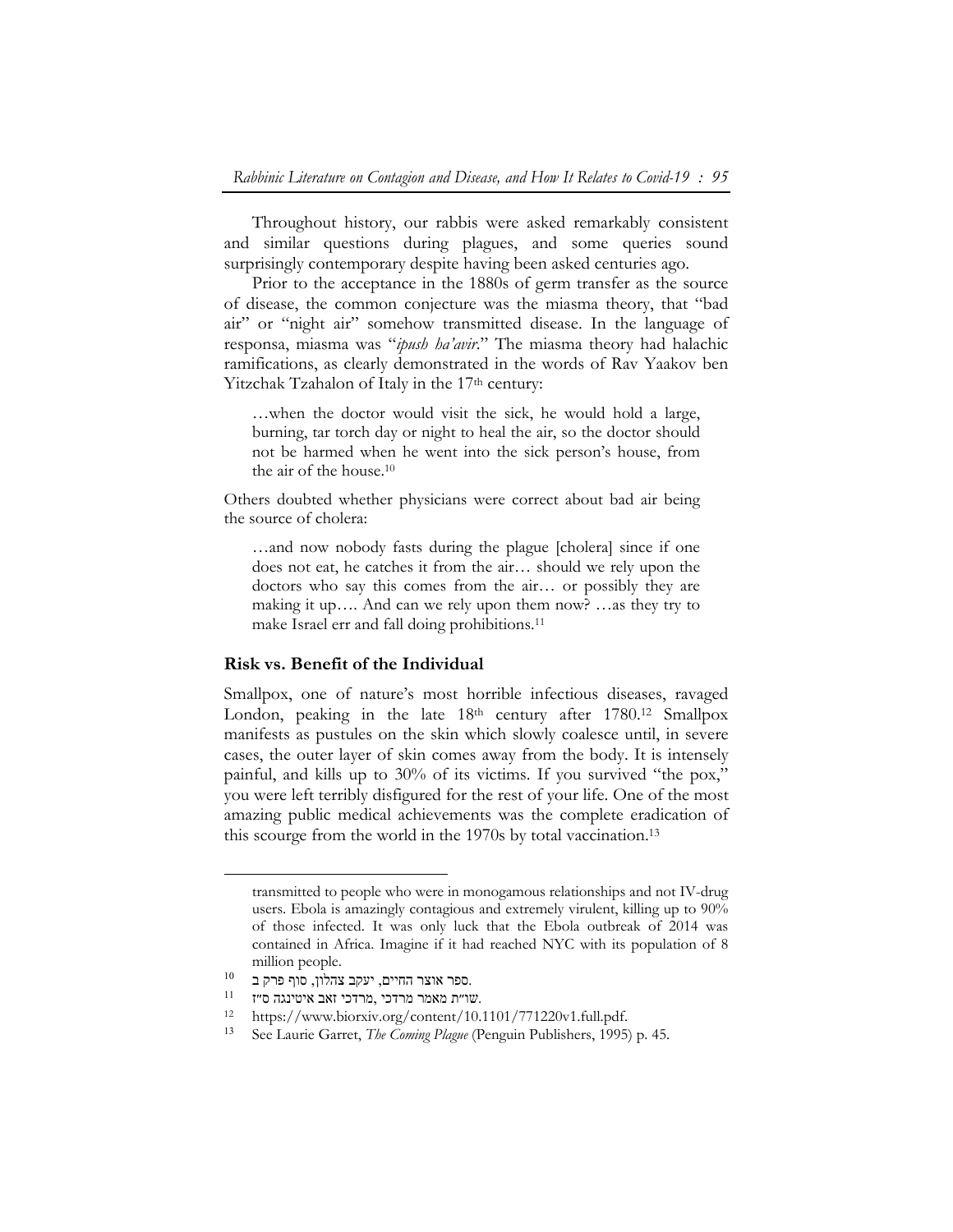Prior to 1796 when the first vaccine was created,<sup>14</sup> a process called "inoculation" was used to fight disease. A small amount of pus taken from the pox of a person with a mild case of smallpox was scratched onto the skin of a healthy person until the skin bled. A localized inflammation occurred at the site with a mild version of the disease. A small percentage of people died from being inoculated, but the mortality rate from inoculation was significantly lower than the 30% death rate of smallpox,<sup>15</sup> and the permanent damage and suffering caused by smallpox was greatly minimized by inoculation.

Avraham ben Shlomo Hamburg16 describes in a small booklet the tragic loss of his two children to smallpox, and asks if it is permissible to inoculate someone despite the danger inherent in the procedure. Using knowledge and the *pilpul* of halachic language, he makes a cogent and strong case *for* inoculation in the form of an inquiry, giving the *poskim* the perception that they are deciding the question despite being led to the answer.

A small question from a man poor in knowledge of the Torah, who wants to know about the treatment of inoculation… for that which does not distinguish between old or young and it is the sickness of bubbles that is called Paken in German and smallpox in English… and should a person live, it leaves bitter marks burnt on the face... and sometimes the skin of his face falls off... and we should not discuss at length the suffering involved...

The doctors of our day have found a comprehensive treatment almost without danger and they proudly claim that only one in a thousand die from it... Is it permissible for a Jewish man to use this treatment that apparently has a small risk to remove the big risk that comes in its time… He who has not caught the disease yet is considered to be certainly sick… and the use of this wonderful treatment preempts the treatment to the sickness, without which he is in great danger if the wicked guest visits. Therefore, he who tries the treatment while healthy, will not be considered sinning by Hashem rather the *zrizus* is the mitzvah of "Beware for yourself; and guard your soul" (and it leaves no mark on the arm or thigh.)<sup>17</sup>

 $\ddot{\phantom{a}}$ 

<sup>14</sup> London, by Dr. Edward Jenner (1749–1823), to prevent smallpox. 15 Philadelphia, Benjamin Franklin (1706–1790) reports in his autobiography that he lost a non-inoculated son to smallpox, and that 2 out of 72 inoculated people died from their inoculation.<br><sup>16</sup> London, late 18<sup>th</sup> century.

 $^{17}$ ו תרופה ו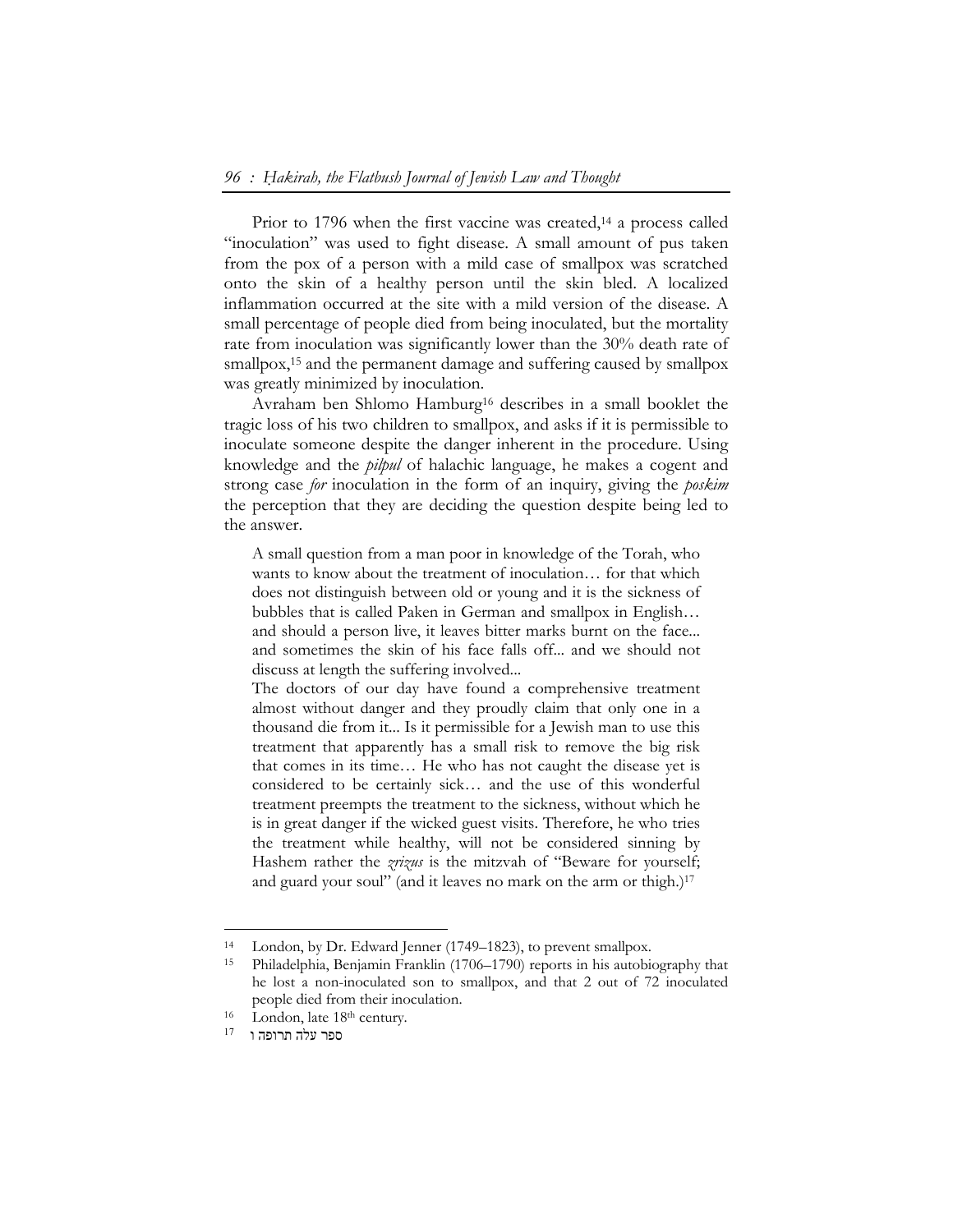Interestingly, Avraham Ben Shlomo clearly felt that the mere possibility of contracting smallpox was reason enough to categorize it as *pikuach nefesh*. It was a clear and present danger. As such, he opened an avenue for Halachah to relate to the potential of smallpox as lifethreatening.

Yet, can one put oneself in danger? From the reading of the Rambam18, it is clear that actively putting oneself in a life-threatening situation is forbidden.

Similarly, it is a positive mitzvah to remove any obstacle that could pose a danger to life, and to be very careful regarding these matters, as Deuteronomy 4:9 states: "Beware for yourself; and guard your soul." If a person leaves a dangerous obstacle and does not remove it, he negates the observance of a positive commandment and violates the negative commandment "Do not cause blood to be spilled."<sup>19</sup>

This would seem to prohibit performing an inoculation on a healthy patient. Yet, in discussing the obligation to pay a worker in a timely manner, the Torah states, "he is poor, and for that, he risks his life." Rashi explains, "for the sake of his hire he exposes his life even to death; he climbs a steep staircase or hangs on a high tree to do his work."20 This supports the passage in the Talmud that enumerates who is obligated to say *Bircas HaGomel* for surviving a life-threatening event: *"Four must give praise: those that take a sea voyage, those that go into the desert, one who was sick and was healed, and an incarcerated person who was released."*21

Avraham Ben Shlomo, in his *Sefer Aleh Trufah*, differentiates between someone on a sea voyage or desert caravan versus someone who was sick or released from jail. The latter two did not choose their lifethreatening experiences, while the former two did choose to put themselves in harm's way for income or *l'shem mitzvah*. Strengthening this idea, while the *beraisa* says one must set sail at least three days before Shabbos lest one transgress Shabbos, it goes on to say that for the sake of a mitzvah, one may even set sail on Erev Shabbos. It is interesting to note that the permissibility of sailing is taken as a given.22 And indeed, the Rambam did allow exposure to danger for reasons of livelihood or mitzvah, as shown in his description of his brother David's death at sea.

<sup>18</sup> Spain, Morocco, and Egypt (1135–1204); philosopher, *posek*, and doctor.

רמב״ם הלכות רוצח ושמירת הנפש יא:ד <sup>19</sup><br>20 .דברים כד:טו 20 .<br>21 .מסכת ברכות דף נ"ד, עמוד ב 21 .

<sup>.</sup>שבת יט 22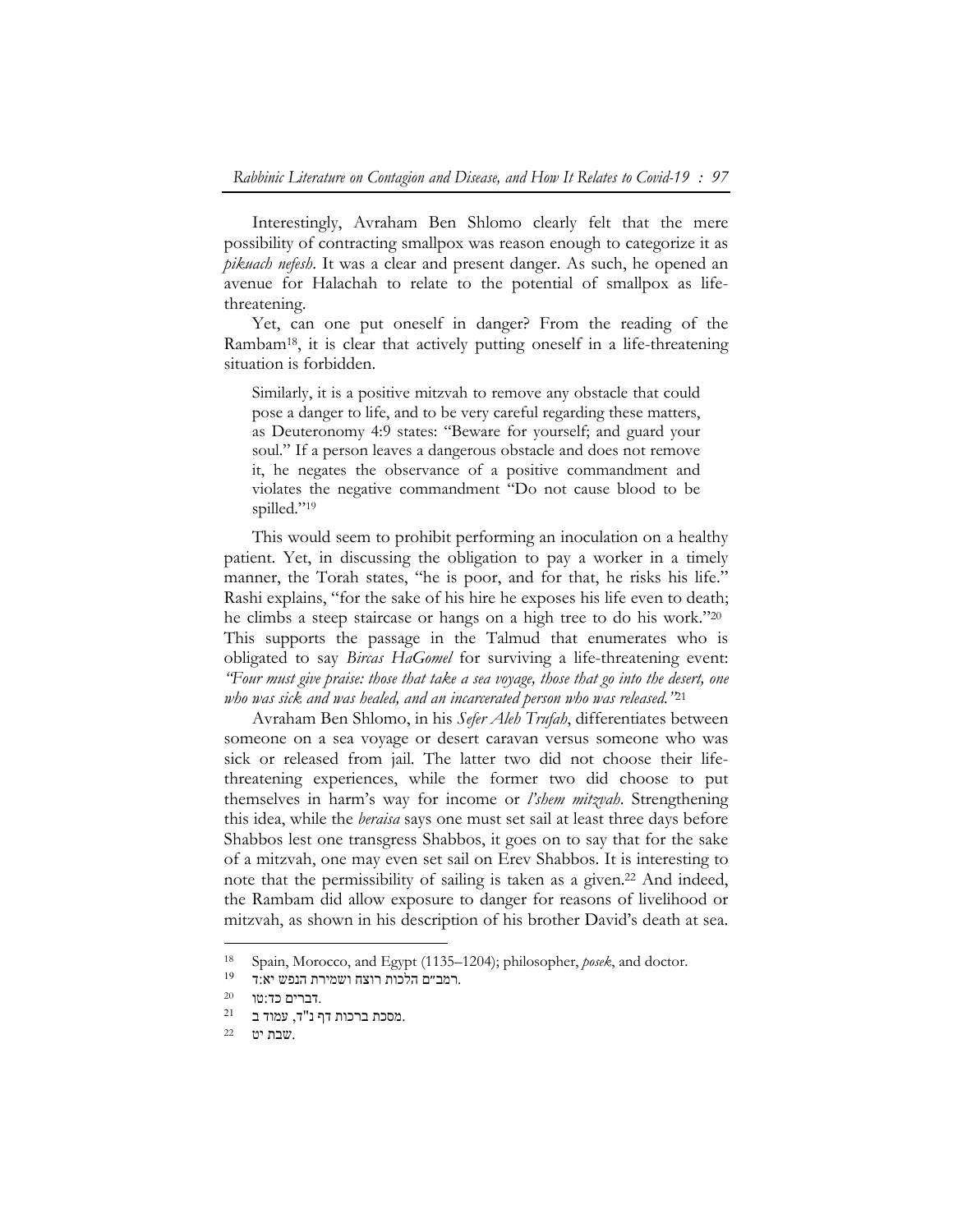23 It is clear that a person IS permitted to put himself into a certain amount of risk, for certain reasons.

Just how much risk is considered permissible? People die in car accidents every day. Should driving a car be considered too risky? Is professional skydiving or scuba diving too risky? Can a *frum* doctor choose to work at an Ebola outbreak where a small but significant number of health workers could catch the virus and die?24 One thing is clear: a certain amount of risk is tolerated by Halachah. In fact, every society expects that certain members will expose themselves to greater risk than others. Firefighters and police officers have a higher chance of getting killed on the job than judges or teachers. Would Halachah say that a Jew should not take a job with more risk? Certainly not.

In fact, a basic dichotomy exists between the needs of the individual and that of society. The story of Choni Hamaagil is instructive regarding societal priorities.

One day, Choni was journeying on the road and saw a man planting a carob tree. He asked, "How long does it take [for this tree] to bear fruit?" The man replied: "Seventy years." Choni then further asked him: "Are you certain that you will live another seventy years?" The man replied: "I found [already grown] carob trees in the world; as my forefathers planted those for me so I too plant these for my children."25 Sometimes individuals do things for society that do not directly help them as individuals.

<sup>23</sup> In a letter dated 1185 found in the Cairo Genizah by Goiten, Maimonides describes a dangerous business journey taken by his brother David which ended tragically with the vessel sinking and David's death. "*The worst disaster that struck me of late, worse than anything I had ever experienced from the time I was born until this day, was the demise of that upright man (may the memory of the righteous be a blessing), who drowned in the Indian Ocean while in possession of much money belonging to me, to him and to others, leaving a young daughter and his widow in my care. For about a year from the day the evil tidings reached me, I remained prostrate in bed with a severe inflammation, fever, and mental confusion, and well-nigh perished. From then until this day, that is about eight years, I have been in a state of disconsolate mourning. How can I be consoled? For he was my son; he grew up upon my knees; he was my brother, my pupil. It*  was he who did business in the marketplace, earning a livelihood, while I dwelled in *security*." Nowhere does the Rambam suggest that it was forbidden for David to have traveled. (But see *Moreh Nevuchim* 3:12 where Rambam decries taking dangerous sea journeys to acquire wealth.)

<sup>24</sup> Rosner, Ebola: May a Doctor Endanger Himself by Treating Patients?, Headlines 2, Halachic debates of current events OU Press, 2014. 25 כג תענית.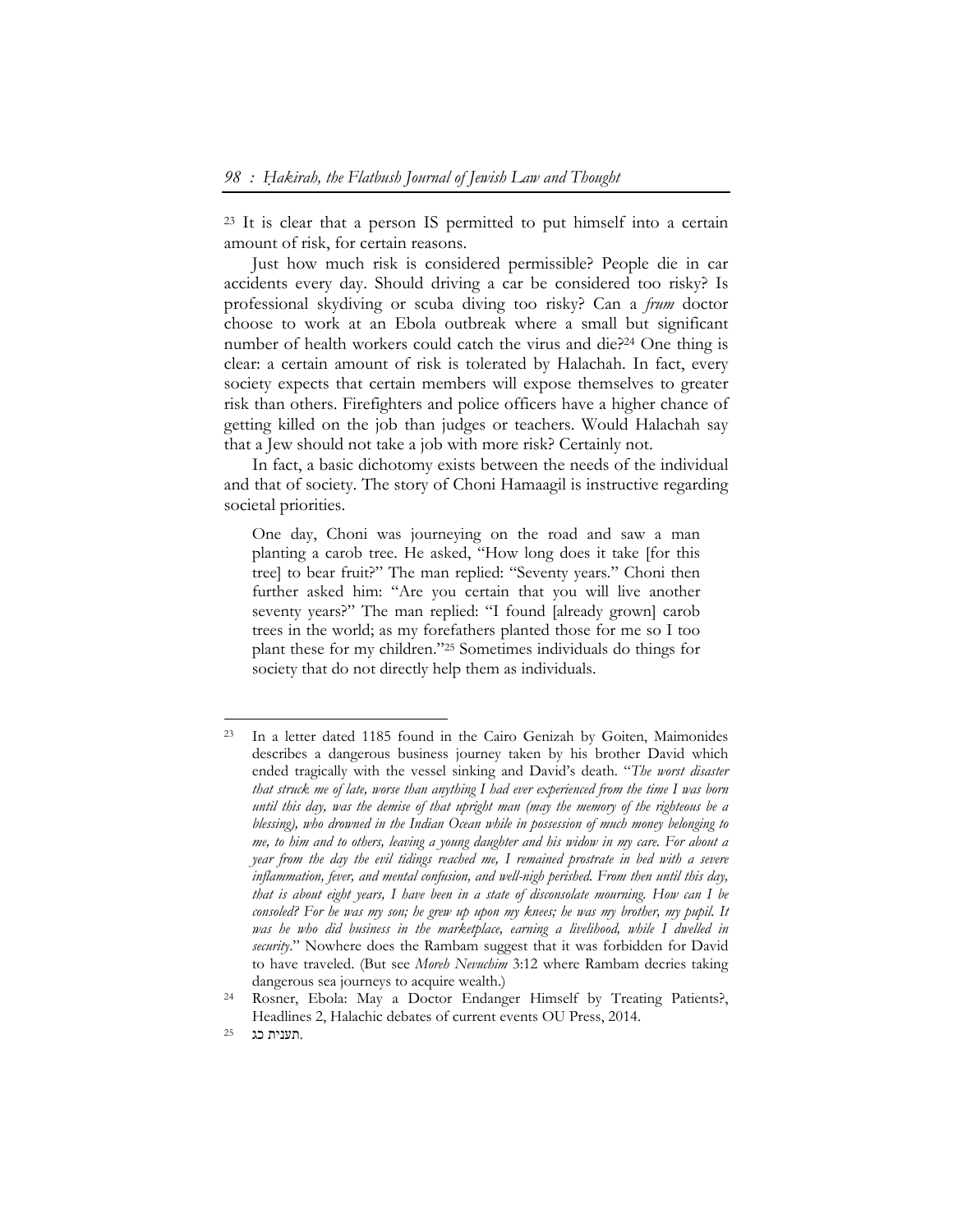Similarly, sometimes a society chooses to invest in gardens or playgrounds at the expense of hospitals or medicines. But why should a society spend money on public gardening, playgrounds, or sports stadiums when that money could be spent on hospital care and medicines?26 Bringing it closer to home, why should people give money to build a more beautiful shul or a fancy *beis midrash* if that money could feed hungry families?

Clearly, the meta-needs of a healthy society may be at loggerheads with the needs of the individual. In the words of Rav Asher Weiss<sup>27</sup>:

Society has many needs, so when you are dealing with the micro, *pikuach nefesh* pushes all aside, but not when we're dealing with the macro, the needs of society.28

An individual must do everything he can to save himself; however, society as a whole has different priorities.

Avraham Ben Shlomo suggests that, on the macro level, all medical treatment carries risk. In his time the standard of care came with certain risks, and yet those treatments were accepted by the rabbis. Using an analogy that seems almost comical from today's medical perspective, he says:

This is similar to bloodletting or giving purgative drugs… and we have seen some people faint during the bloodletting and we have heard of an extremely strange [rare] situation where a person died from bloodletting…. **are we, because of this, going to stop bloodletting or drinking purgatives**?29

Avraham Ben Shlomo concludes that potentially dangerous preemptive medical treatment is permissible, cleverly basing his decision on the permissibility of dangerous travel for business purposes:

Therefore, if a person can place his body in a situation of a slight chance of danger for the sake of money, certainly we should allow him to put his body in danger so that his body will be healthy, so that he can continue with his devotion to the Creator.30

<sup>26</sup> Personal discussion with Rabbi Dr. Moshe Dovid Tendler. 27 Israel (1953–present), *Av Beis Din*. 28 2020 ,9 ,וייס אשר הרב של שיעור למרץ,

https://www.youtube.com/watch?v=HJxE1nmrvDU&feature=youtu.be.<br>29 ספר עלה ספר עלה ספר. 30 ספר.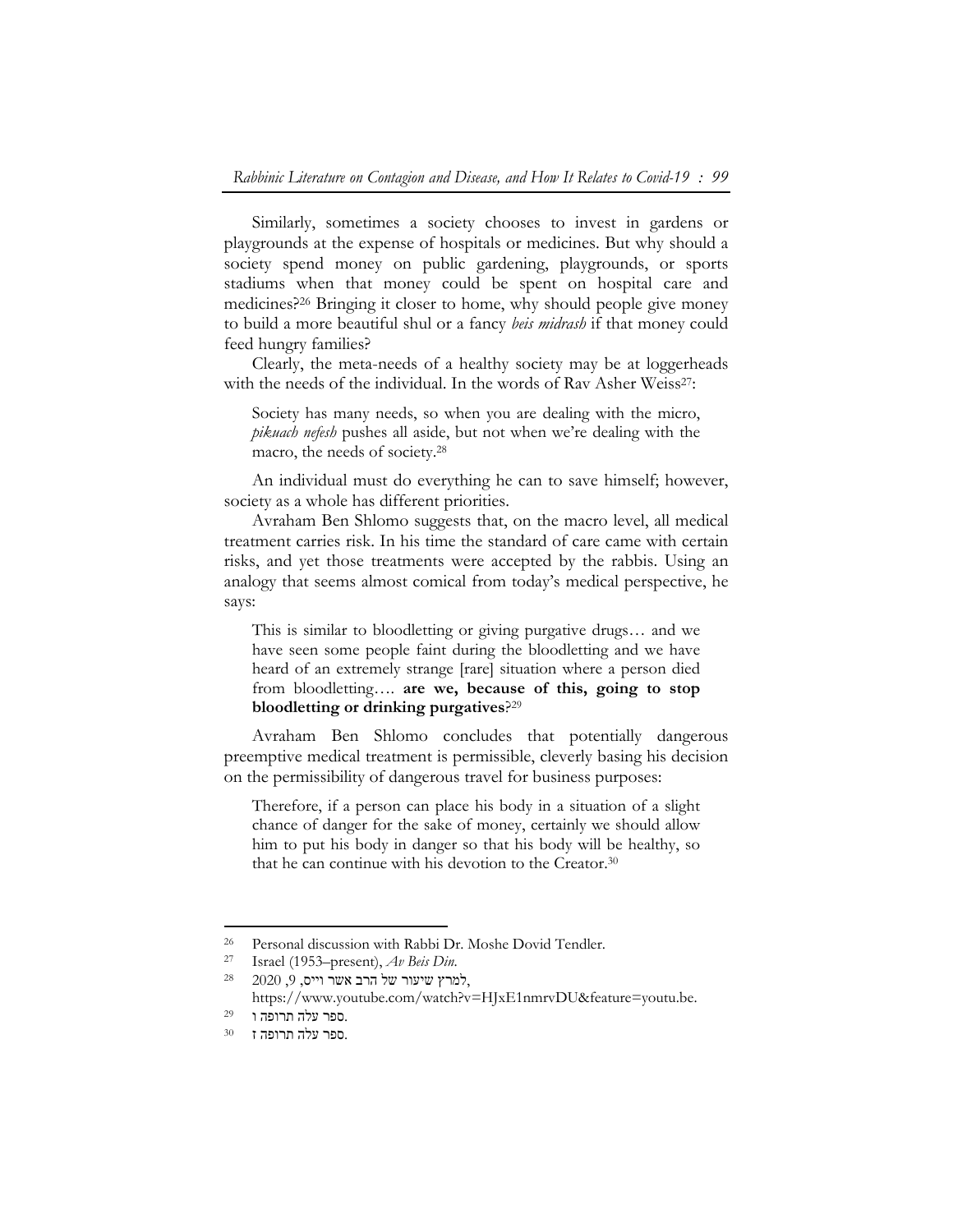On the *mishnah* in *Yoma* discussing the actions one is obligated to take to save a life on Shabbos,<sup>31</sup> the *Tiferes Yisrael* comments:

And from this, it seems to me that it is permissible to perform a smallpox inoculation, even though one out of a thousand dies as a result of the inoculation. Despite that, if [smallpox] enters his body naturally, the danger is greater, and therefore he is permitted to place himself in a situation of a small chance of danger in order to save himself from a more likely danger.

The Hebrew expresses it elegantly:

לכן רשאי להכניס את עצמו לסכנה רחוקה כדי להציל את עצמו מסכנה קרובה.

#### **Communal Obligation vs. Individual Risk**

In the spread of disease, social distancing protects the individual from exposure, as well as protecting others from the individual. How does this apply to questions of public communal obligations vs. individual risk? We saw that a person is permitted to expose himself to a certain amount of risk. But when *poskim* decide that potential risk to others is sufficient to prohibit public gatherings, can an individual disagree? And more importantly, to what extent did and do *poskim* rely upon doctors in their decision process? If a *posek* decides a medical issue without medical advice, must he be listened to and can he be trusted? Finally, how does *psak* by *gedolim* who are *not* guided by medical knowledge affect the public respect of the halachic process? These questions are extremely relevant in light of the initially disproportionate Covid-19 infection rates in the *chareidi* community, when some segments of the population flouted the medical and governmental regulations. 32 <sup>33</sup>

<sup>&</sup>lt;sup>31</sup>  $\frac{31}{2}$   $\frac{32}{2}$ . The first case of Coronavirus in NY appeared on March 1, 2020. There was a disproportionate death toll in Orthodox and particularly chassidic communities as compared to the general population in the greater NY area and Lakewood, which was clearly connected to their initial lack of both social distancing and following public health advice. Despite the high death toll seven weeks into the contagion, it was shocking to see the continued difficulty people had with the halachic demand to follow medical advice. The following article describes yeshivos in Brooklyn going underground and into locked buildings so the health authorities would not be able to arrest them for congregating. https://nypost.com/2020/04/21/brooklyn-yeshivas-movingunderground-to-avoid-lockdown-rules/.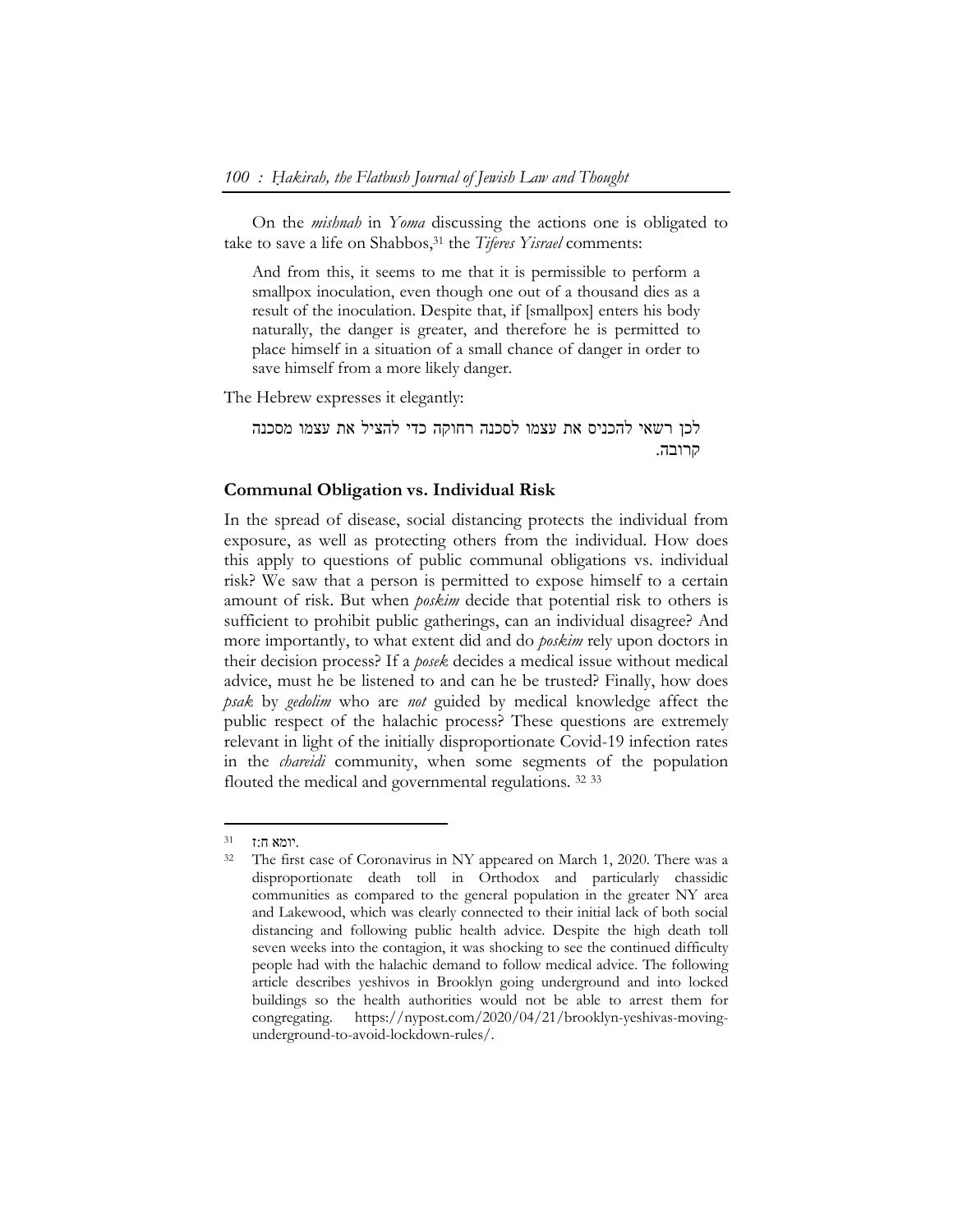Reading between the lines of some of the *teshuvos*, we see that people struggled to follow the permissive rulings of the rabbis which required them to be lenient with certain mitzvos during times of contagion. Looking at this with a positive spin, one could say that *Am Yisrael* is so emotionally connected to its practices, that it is willing to do anything to keep the mitzvos, even against the advice of *Chazal*. However, the halachic process has clear definitions of practice, and an individual's emotions do not and should not play a role in that process.

The *teshuvos* during cholera epidemics provide an insight into managing communal obligation vs. individual risk. Cholera is caused by ingestion of the *Vibrio cholerae* bacteria via food and water sources contaminated by human feces. Cholera causes terrible pain and cramps, tremendous fluid loss, and can result in death within hours of symptoms onset. There have been seven cholera pandemics since 1817. In the 1849 cholera epidemic, over one million people died in Russia alone.34

Faced with the question of social distancing versus davening with a *minyan* during the cholera epidemic of 1831, Rabbi Akiva Eiger<sup>35</sup> suggested the following:

It is possible to pray in small groups, each time a small number of people of about 15, and they should start at sunrise, and afterward another [small group], and specific people should be designated for specific groups and specific times, and the same for Minchah... and one should be careful that people will not push themselves in numbers above those arranged.

As we have seen during Covid-19, people do not always listen nor use common sense despite both medical and rabbinic exhortations. So too, in 1831, we see that Rabbi Eiger adds the unusual suggestion:

… and possibly by stationing a policeman at the door to direct this and to not let others enter until the group is finished. Present this to the magistrate and tell them [the Jews] that the request for this

<sup>33</sup> In June 2020, the Israeli Ministry of Health statistics showed that the rate of infection in five *chareidi* towns was double the national rate. See https://publichealth.doctorsonly.co.il/2020/06/198171/. 34 Cholera is still a devastating disease. A cholera epidemic began after the 2010

earthquake in Haiti due to fecal matter in a river which was a source of drinking water. Within a year, more than 500,000 people had contracted cholera, and close to 7000 died. 35 Slovakia (1731–1837), Talmudic scholar and influential *posek*.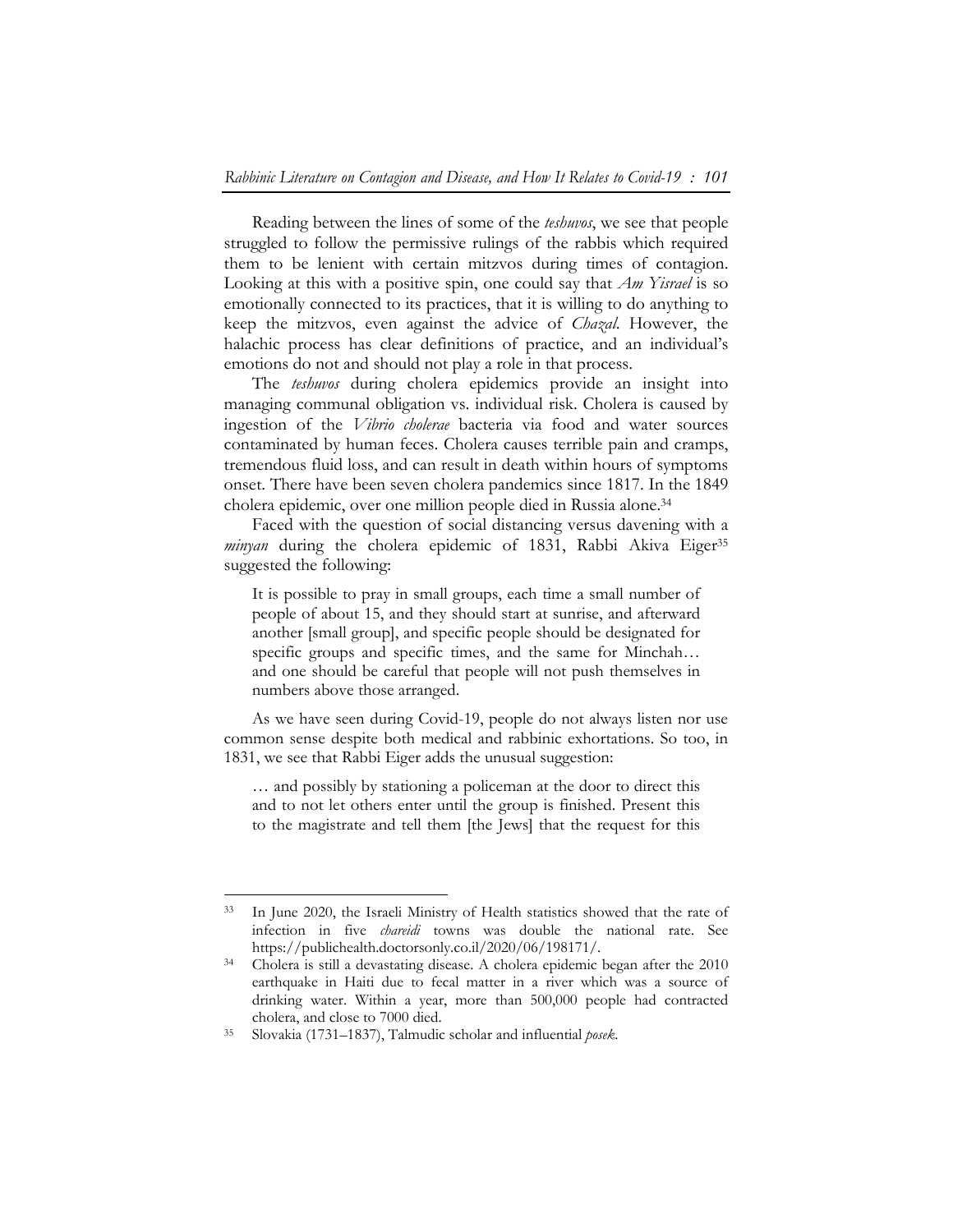behavior is from me, and that if they refuse to behave as such, it would be best to approach the local government.<sup>36</sup>

During this same cholera epidemic, the Chasam Sofer<sup>37</sup> relates to the statement of an expert doctor who said it is potentially fatal for a person to leave his house and fast on a fast day:

"The language of the question with which the doctors warned about leaving one's house on a fast day, indicates that by staying inside, the fast does not do damage to them. If so, they should pray inside and alone (not with a *minyan*) and not read the Torah." And if the doctors feel the fast itself is dangerous, then, "the doctors should estimate the minimum amount of drinking a person can do to avoid even the doubt of danger, and that amount of coffee, tea, or soup" can be drunk according to specific halachic guidelines.38

An interesting aside is how cholera affected the practice of the Mourner's Kaddish. The accepted Ashkenazi custom was that one mourner would recite the Kaddish in the synagogue for everyone, rotating mourners each *tefillah*. However, during the epidemic of 1831, there were so many mourners that many did not get the opportunity to say the Kaddish. Rabbi Akiva Eiger decided:

In the month of Av, in the year 5591, a plague of cholera began here and many mourners came to say Kaddish. I instituted the custom that the mourners should say Kaddish together, and that was done for an entire year. After almost a year, on the first of Av in the year 5592, the plague diminished, and I instructed that the Kaddish should not be said in unison except for once a day at the end of Shacharis, when the Kaddish would be recited by all the mourners together but no others. In this way, it will be impossible that a mourner will not have the chance to recite a Kaddish at least once daily. This is the manner in which it will remain for the future." 39

In the same year, Rav Mordechai Etinga<sup>40</sup> discussed fasting on Tishah B'Av, saying:

 $^{36}$  אגרות רבי אקיבא איגרת עקיבא אגרות רבי אגרות אגרות. 37 Slovakia, Moses Schreiber (1762–1839), known by the name of his most famous book of responsa, *Chasam Sofer*.

שו״ת חתם סופר ו:כג:  $^{38}$ <br>39 פסקים ותקנות רבי עקיבא איגר דף סג-סד, בהוצאה 1971.<br>40 Poland (1773–1852), Chassid Chabad and Rav of Kahal Chassidim in Vilna.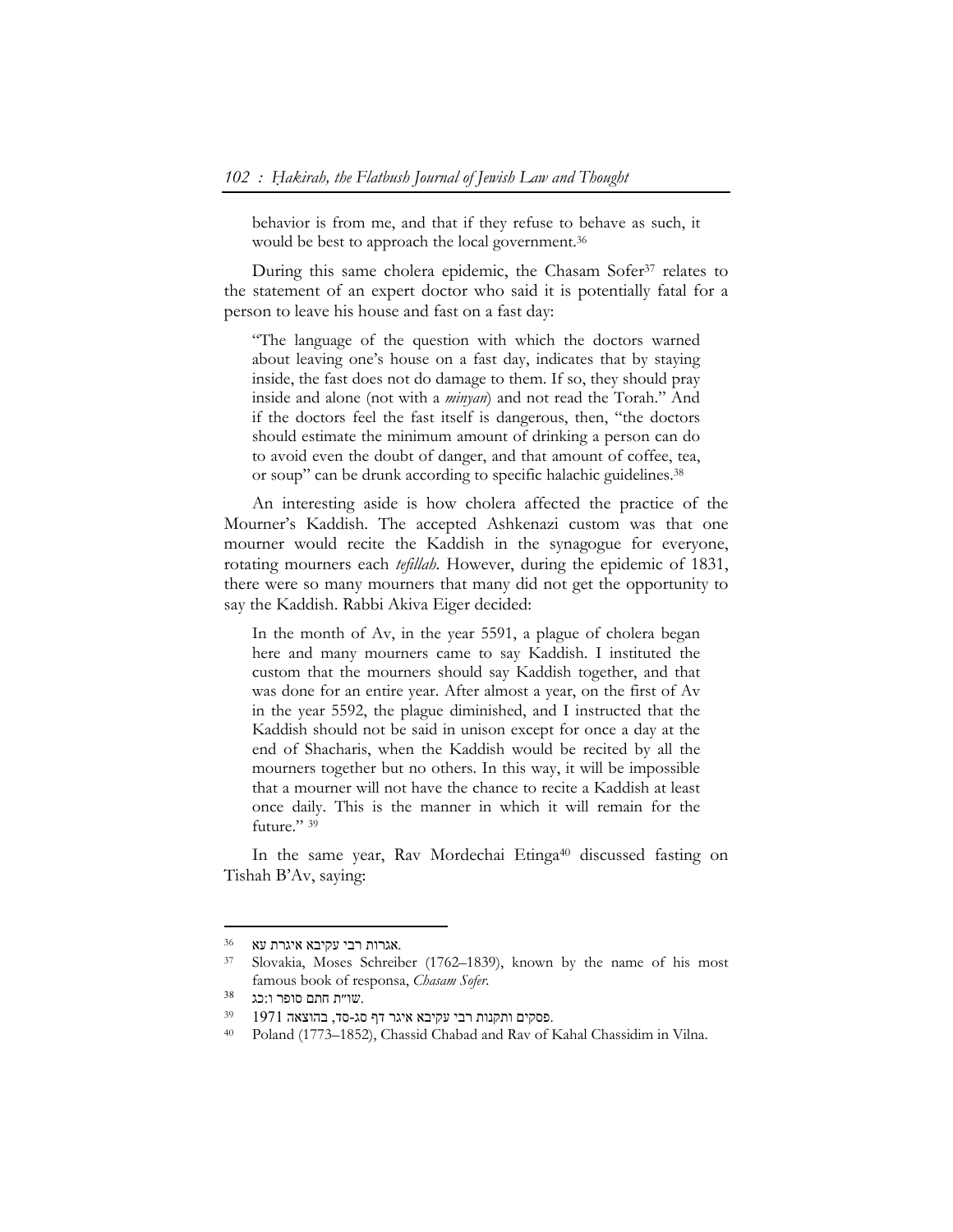Regarding the question you asked about the fast of Tishah B'Av, that due to our sins the horrible pestilence of cholera appeared in our city… I remember in 1831 I was asked…and I permitted it [eating on the fast day] here in our city, and... the lenient will not lose [anything by being lenient].41

Perhaps the most exceptional case of rabbinic decision based upon doctors' advice is the story told of Rabbi Yisrael Salanter42 during the 1878 cholera epidemic. "…*and all the doctors in the city* [Vilna]*, both Jewish and non-Jewish, were completely in agreement that it was forbidden to fast on Yom Kippur that year."* Clearly this was an unprecedented announcement, and many people harbored great hesitation about following the ruling, as it was obviously anathema for any Jew to consider eating on Yom Kippur.

After Shacharis [on Yom Kippur], the famous Gaon Rabbi Yisrael Salanter ascended the *bimah* with two well-known *poskim* in Vilna, and he emotionally announced in the name of Hashem and with permission of the Torah which is an adornment to all of the mitzvos, one profound and basic mitzvah, that of "you should live by them and not die by them," and we permit eating today. And in order for his decision to be followed, he took a Kiddush cup and said Kiddush, and he and the other two *poskim* drank from it in front of all of the community and also ate sweet baked goods."43 Some question the veracity of the event.<sup>44</sup>

## **Disease Transmission**

In the 1976 Ebola epidemic in the Congo, the main amplifier of viral spread was subpar medical treatment in a clinic.45 Poor medical technique and lack of sterilization passed the virus from patient to patient, and the infected people then went home to pass it on to their families. Similar spread of disease has occurred, and still occurs, during

<sup>41</sup> ס״ז אטינגה מרדכי ,מרדכי מאמר שו״ת. 42 Lithuania (1809–1883), father of the Musar movement and Rosh Yeshivah.

<sup>43</sup> רב הרוך הלק ב, דף 1102 ה-43 תשטיין, הכרוך, הלק ב, דף 1102.

<sup>44</sup> Ira Taub, "The Rabbi Who Ate on Yom Kippur: Israel Salanter and the Cholera Epidemic of 1848," in Jonathan Wiesen (ed.), *And You Shall Surely Heal: The Albert Einstein College of Medicine Synagogue Compendium of Torah and Medicine* (Ktav Pub. House, 2009) p. 295.

<sup>45</sup> Many studies and WHO conclusion; *see* Laurie Garret, *The Coming Plague*, (Penguin Publishers, 1995).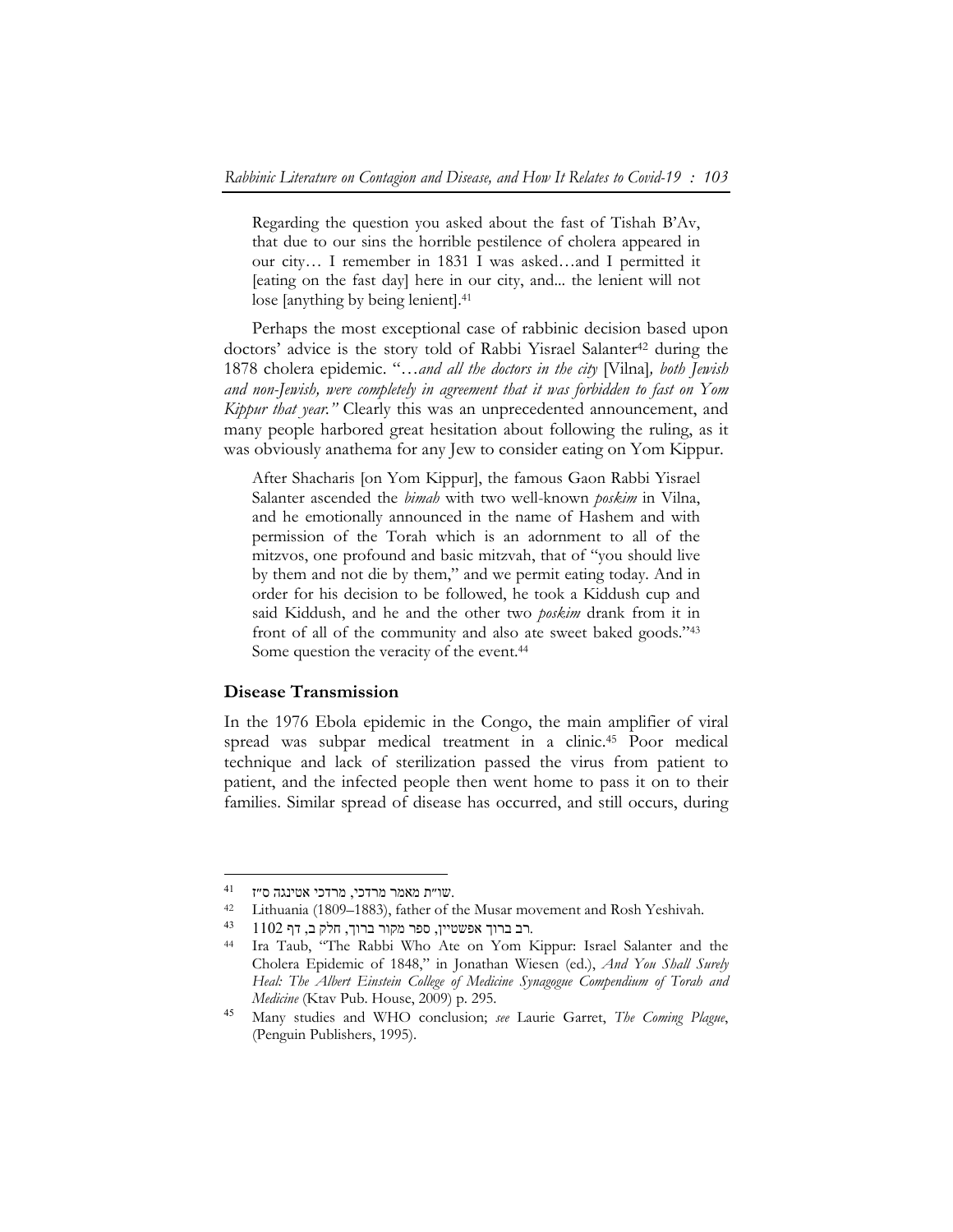circumcision.46 47 The history of and halachic response to *metzitzah b'peh* is instructive here as an example of the complex and often inconsistent approach that *poskim* have taken to contagion issues.

As early as 1811, Dr. Yohan Rust attributes cases of syphilis in postcircumcision boys to *metzitzah b'peh*: 48

In the Krakow Jewish ghetto, several newborn infants had ulcerations on their male members. I was called in for a consultation. I examined… members of the household but was unable to find a satisfactory explanation for this phenomenon. The disease continued to spread, almost every newborn Jewish infant developed syphilitic chancres. So it was that I demanded to be present at the next circumcision procedure. I now saw that after the procedure was completed, a man sucked out the blood by applying his lips to the wound. I examined said individual immediately, and discovered that the entire interior of his mouth was covered in venereal ulcerations.<sup>49</sup>

This issue was not limited to a particular *mohel*; it was common enough that medical texts in Lvov, Warsaw, and Vilna mentioned syphilis and other diseases in the same context.<sup>50</sup> Nor was the United States immune to post-circumcision infection. A cluster of postcircumcision syphilitic ulcers appeared in NYC in 1873.51 It was not yet understood at that time that syphilis was caused by bacteria. It was, however, recognized that syphilis was transmitted sexually. The New York City Board of Health initiated a study to determine the source of this cluster of syphilis in infant boys. Dr. Taylor determined that *"After circumcision by a Hebrew named H—, the four infants were attacked by phagedenic* 

<sup>46</sup> Neonatal genital herpes simplex virus type 1 infection after Jewish ritual circumcision: modern medicine and religious tradition, *Pediatrics*. 2004 Aug;114. 47 Susan Blank, et al., "Neonatal Herpes Simplex Virus Infection Following

Jewish Ritual Circumcisions That Included Direct Orogenital Suction, New York City, 2000–2011," *Morbidity and Mortality Weekly Report*, 61, 22 (2012), 405–9.<br><sup>48</sup> For a comprehensive discussion on this topic, see Shlomo Sprecher, "Mezizah

be-Peh—Therapeutic Touch or Hippocratic Vestige?" *Ḥakirah* volume 3, summer 2006. 49 Annette Weissenrieder, Gregor Etzelmuller, *Religion and Illness*, 2016 pp. 225–

<sup>226. 50</sup> Ibid.

<sup>51</sup> R.W. Taylor, "On the Question of the Transmission of Syphilitic Contagion in the Rite of Circumcision," *New York Medical Journal* (1873).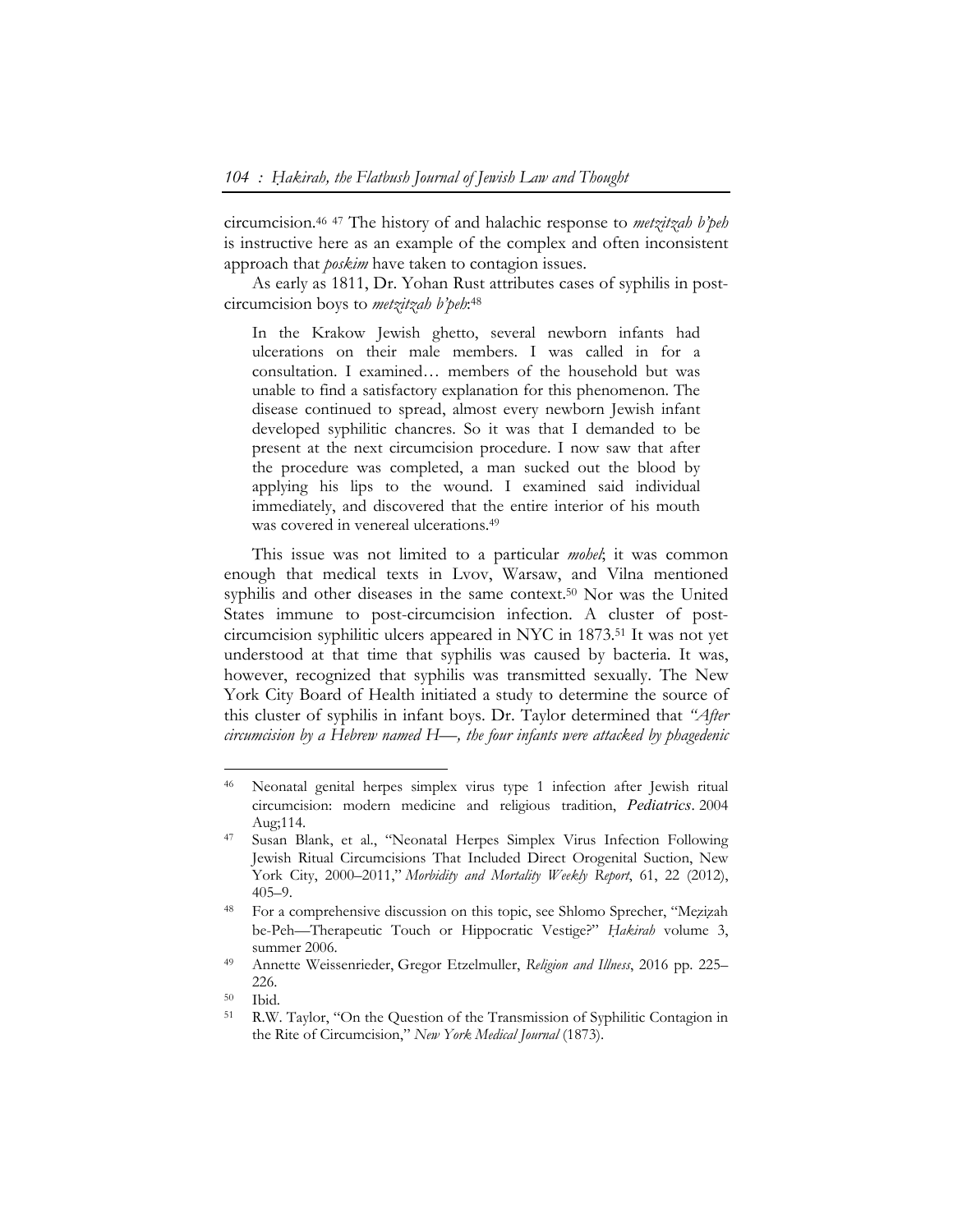*ulceration of the penis, and by lesions of the skin and lymphatic ganglia."* This resulted in the death of three of the four.52 While Taylor could not prove that the *mohel* had syphilis, he understood that this was probable. The *Jewish Messenger* newspaper issued a scathing article demanding rabbinic oversight and the improvement of the moral character of religious providers, lambasting the fact that "*men of dubious character dare to officiate at the solemn, important, and ancient ceremonial which has tended to preserve the purity of the race."* <sup>53</sup>

Throughout the ages and during this present Covid-19 pandemic, religious response is dependent on the *posek'*s secular exposure, knowledge, and trust in medicine. In 1892, a letter was published in *Machzikei Hadas,* a weekly religious newspaper published by Rav Shimon Sofer54, the son of the Chasam Sofer. This letter defended *metzitzah b'peh*. The writer emotionally and naively ranted: "*Just as all know that Dreyfus is clean, and that he was unfairly judged, so too they should know that metzitzah is clean and unfairly judged."* 55 This starkly contrasts the earlier reasoned and balanced response of the Chasam Sofer. When asked about a *mohel* whose circumcisions resulted in "leprosy," referring to an unidentified skin inflammation, the Chasam Sofer had said:

Therefore, we know that since this [method of causing blood to flow] is for healing, we are not particular about which remedy we use in its place, and the same thing applies to suction—even if oral suction had been mentioned in the Mishnah, we would be able to change it to another method which accomplishes the same thing, so long as we heed qualified physicians who will attest that in truth a sponge accomplishes the same thing as oral suction. More than this we needn't be concerned with, in my opinion. God should heal you and make you feel good!56

So, the problem of disease transmission after circumcision was solved towards the end of the 19th century by the introduction of a glass tube or suction cup to extract blood. However, despite clear scientific proof that *metzitzah b'peh* can transmit disease and even cause death, the

<sup>52</sup> Ibid.

<sup>53</sup> Isaacs Samuel Myer, "Religious Supervision," *The Jewish Messenger*, 27 June 1873. 54 Slovakia (1762–1839?), became Chief Rabbi of Krakow, Poland.

<sup>55</sup> הדת מחזיקי.

<sup>56</sup> Published in 1845 , כוכבי יצחק, כרך א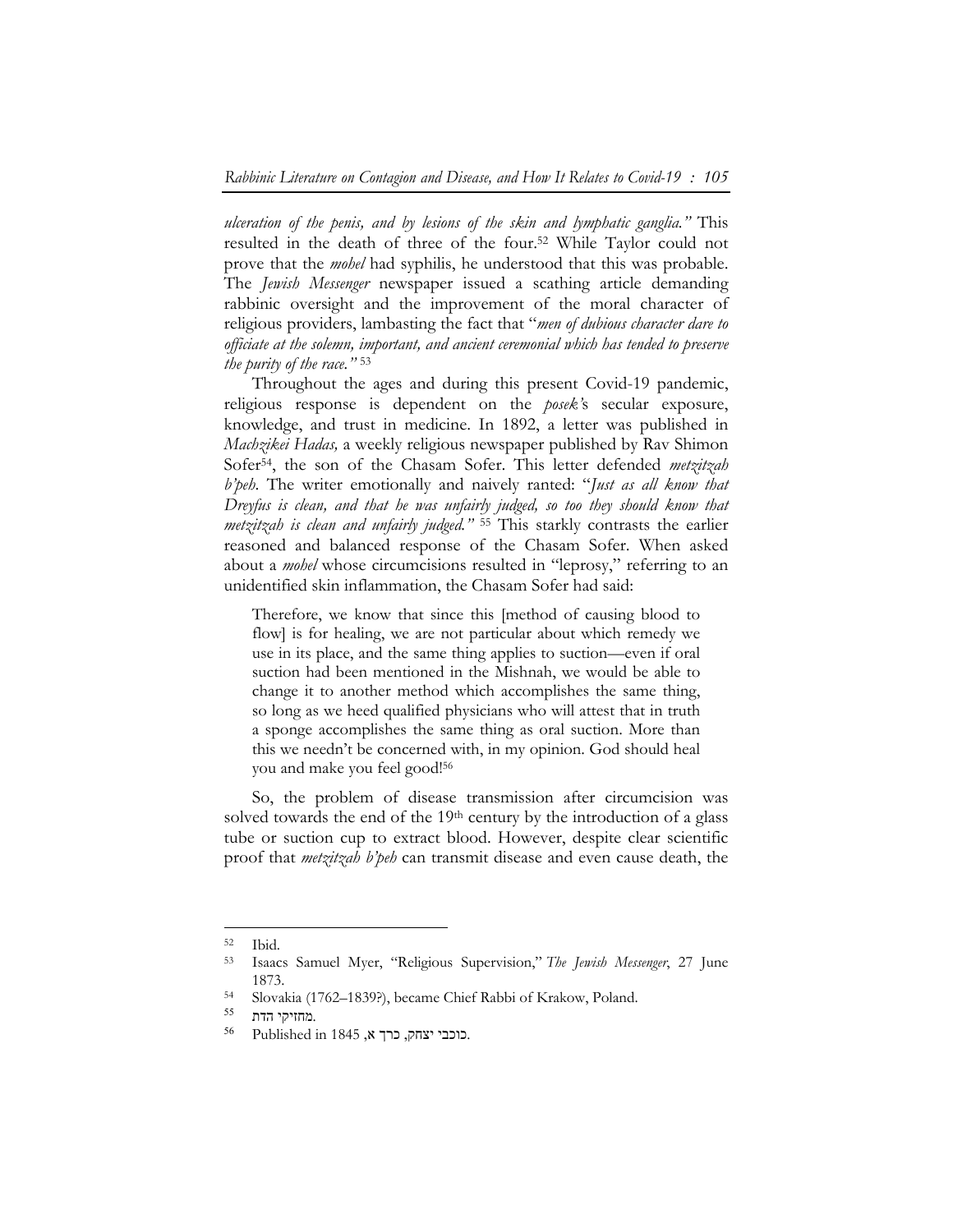glass tube has still not been universally accepted by *poskim*, even in our time.57

## **Halachic Lockdown**

The first thing anyone thinks about in a situation of pestilence is, *How can I save myself and my loved ones?* Indeed, in 2020, New Yorkers fled Covid-19 hotspots early on, only to be turned around at armed roadblocks at other state borders.58 However, mentions of contagion in the Talmud indicate that one should hunker down: "*Our Rabbis taught: When there is an epidemic in the town, keep your feet inside your house* [lock yourself in your home],59 and *"…In times of heavenly anger, Rava would close his windows."*<sup>60</sup>

The simple reading of this source seems counterintuitive. During an epidemic, you want to distance yourself from the infective agent. Rava closing his windows makes a certain amount of sense to keep an infectious agent out of the house. But, many factors affect transmission, and each disease is different. Do you want to prevent sick patients from sharing the pathogen with those outside the room? If so, shut the

<sup>57</sup> The editor of this journal asked me to note that those who refuse to use the tube present arguments for their stand, although we do not agree that they are valid and don't accept their premises. He pointed out: "You have stated that risk can be taken for [proper] cause. So why do you make it sound as if there is no argument to the contrary? Some argue that the tube is not clearly valid. Plus, there are always Kabbalistic-type reasons given once a practice has become standard." And thus asked me to elaborate on why their stand is not acceptable.

We have seen that a person is permitted to take some level of risk for certain types of actions. Examples include traveling overseas for business, becoming a doctor, and getting (or giving a child) a vaccine. However, it is well established that normative Halachah trumps Kabbalah. And even if one chooses *Nistar* over *Nigleh* in Halachah, the case of *metzitzah b'peh* is an exception. The Gemara (*Shabbos* 136:2) says that *metzitzah* is performed in order to prevent *sakanah*, life-threatening danger to the child. The unanimous medical opinion today is that *metzitzah b'peh* represents *a danger.* Therefore, no rationale should allow it.

Regarding the editor's point that some do not accept the tube as a valid method of *metzitzah*, please see the Sprecher article referenced in footnote 48.<br>58 https://nymag.com/intelligencer/2020/03/ri-coronavirus-order-now-targets-

all-out-of-state-travelers.html.

בבא קמא ס:  $^{59}$ . בבא הי $^{60}$  . Ibid.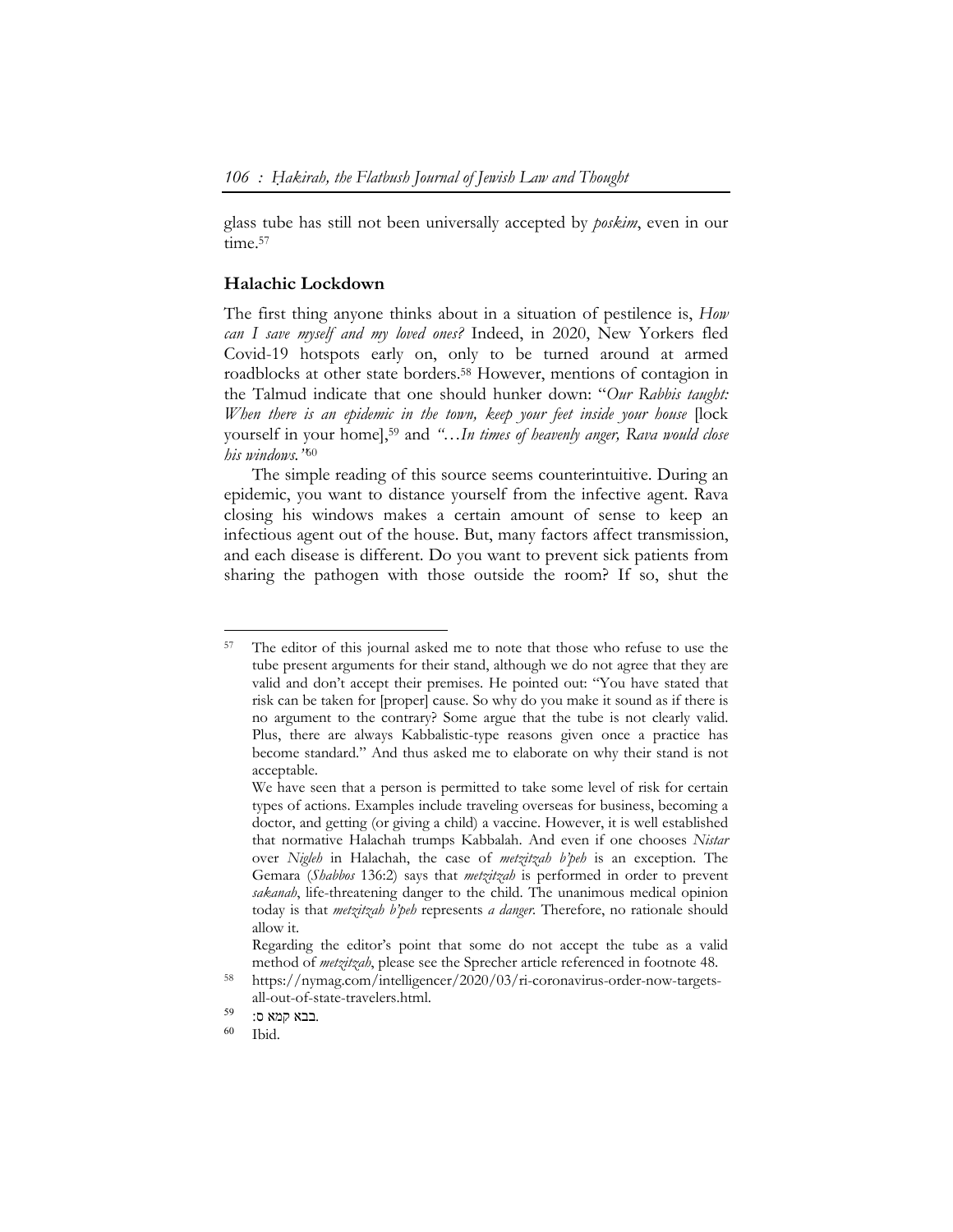windows.61 Do you want to prevent vectors that carry the disease, for example mosquitos, from entering the room? Then shut the windows. But if your goal is to dilute the bacteria or viruses that have built up in a closed environment, then open the windows.<sup>62</sup> In the early 17<sup>th</sup> century, Rav Daniel Estrosa<sup>63</sup> (who himself died of plague in a 1653 epidemic) suggested hermetic closure:

As we have heard, one needs complete closure. There should be no opening, even a small hole. Rather one must fill all the holes and cracks until even air won't enter.64

As a corollary to closing all avenues of infectious contact, there are halachic discussions concerning infectious waste. The knowledge that clothing can harbor infection was employed as biological warfare when blankets contaminated with smallpox were used to kill Native Americans who had no immunity.<sup>65</sup> Disposable gowns are now the norm, and there are very strict disposal requirements for infectious waste.<sup>66</sup>

An interesting question regarding *tefillin* as a potential focus of infection was asked of Rabbi Dov Berish Weidenfeld<sup>67</sup> in the mid-20<sup>th</sup> century.

Regarding a man with a communicable disease who is commanded by the doctor to be in complete isolation in a special building, nobody is allowed to visit him, and the doctors command that after

<sup>61</sup> As an example, smallpox is so infectious that in a 1961 outbreak in Germany, a single patient infected 17 others a great distance from the patient's room. D.A. Henderson, a giant in public health and the man responsible for the WHO smallpox eradication effort, wrote a paper detailing the case. The patient was instructed to keep his windows shut, and only masked medical professionals entered the room, quickly shutting the door behind them. Investigations later discovered that the patient had kept the bedside window open a crack. To prove that this was the cause of the transmission, a smoke machine was placed near the cracked window and the cloud was seen to flow up the side of the building, enter windows on the next floor, as well as creep under the door to infect people on the other side of his floor. See Laurie Garret, *The Coming Plague* (Penguin Publishers, 1995).

<sup>62</sup> Instructions of the Israeli Health ministry for Covid-19 https://www.health.gov.il/Subjects/disease/corona/Documents/coronavirus  $\_$ med $\_$ guidelines.pdf. 63 Salonika (circa 1582–1653).<br> ישו״ת מגן עיבורים מאן שו״ת.

<sup>65</sup> Https://en.wikipedia.org/wiki/Siege\_of\_Fort\_Pitt.

<sup>66</sup> Https://www.cdc.gov/niosh/docs/2004-101/chklists/n41was~1.htm.

<sup>67</sup> Poland and later Israel (1881–1965).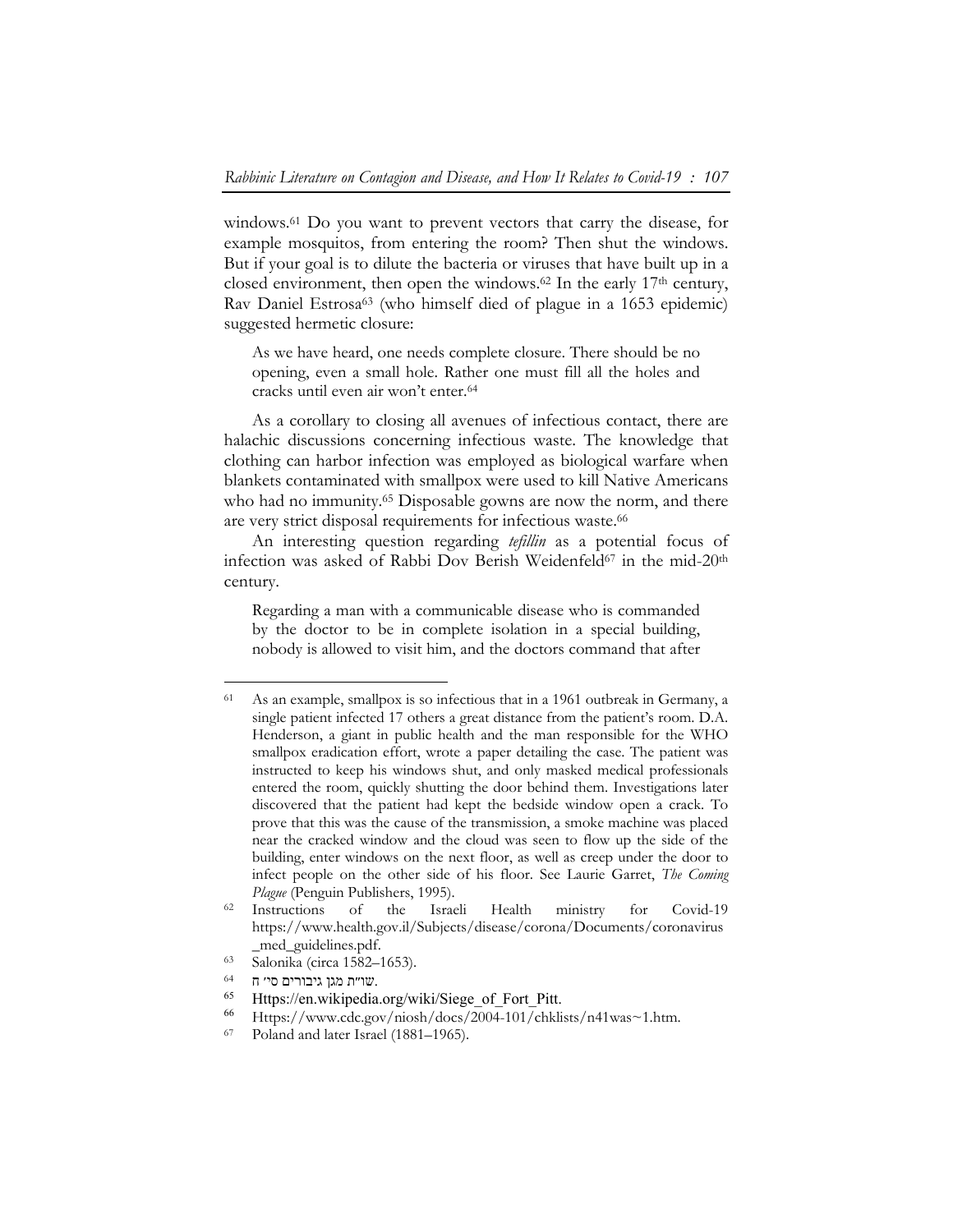he returns to health, all his possessions and clothing that went into the room with him must be burnt. His relatives want to know if they can give him *tefillin* to wear during his sickness, after which based upon the aforementioned law—they will be burnt.<sup>68</sup>

Rav Moshe Feinstein<sup>69</sup> was asked the same question in 1944:

I was asked by Rav Hutner70 regarding a sick person with a communicable disease who needs to go to the hospital that does not allow anything to leave, rather they burn everything, and if he brings *tefillin* there, they will also burn the *tefillin*. 71

In both cases, the *poskim* ruled that it was forbidden to give the patient the *tefillin* to wear during his illness.

Returning to *Chazal*'s stance on staying at home during a contagion to distance oneself from the epicenter of a plague, the Maharsha72 clarifies:

…what he means to say is not that you should not escape the plague, because clearly if there is a plague, it is good to flee for his life. Rather this is what he means: as long as he has not fled, he should stay in his house and not go out into the streets.73

This presages the repeated admonitions of health officials in recent months.74

And indeed the Maharil75, who lived during the Black Plague in the mid-14th century, says:

It is not appropriate to stand in one place, and is better to flee. I have seen many great sages who have fled to another place."76

<sup>68</sup> צט ,סי ,א חלק משרים דובב שו״ת. 69 Belarus and New York (1895–1986), de facto *posek* for United States, Rosh Yeshivah and author of the extensive responsa *Iggerot Moshe*. 70 Poland and America (1906–1980), Rosh Yeshivah of Yeshivas Chaim Berlin in

NY. Befriended both Rabbi Joseph B. Soloveitchik and Rav Menachem Mendel Schneerson while still in Europe.<br>17 האגרות משה או״ח חלק א<br/>: $71$  Rav Shmuel Eidels, Poland (1555–1631), Halachist and Talmudist.

<sup>73</sup> ס קמא בבא המהרש״א חידושי. 74 https://www.nhsinform.scot/illnesses-and-conditions/infections-and-

poisoning/coronavirus-covid-19/coronavirus-covid-19-shielding. 75 Germany (1365–1427), Yaakov ben Moshe Levi Moelin, Codifier of German *minhag* and Halachah, his *Sefer HaMaharil*, also known as *Sefer HaMinhagim,* was used by the Rama as a basis for his gloss on the *Shulchan Aruch*.

 $^{76}$ נ המהרי״ל נ המה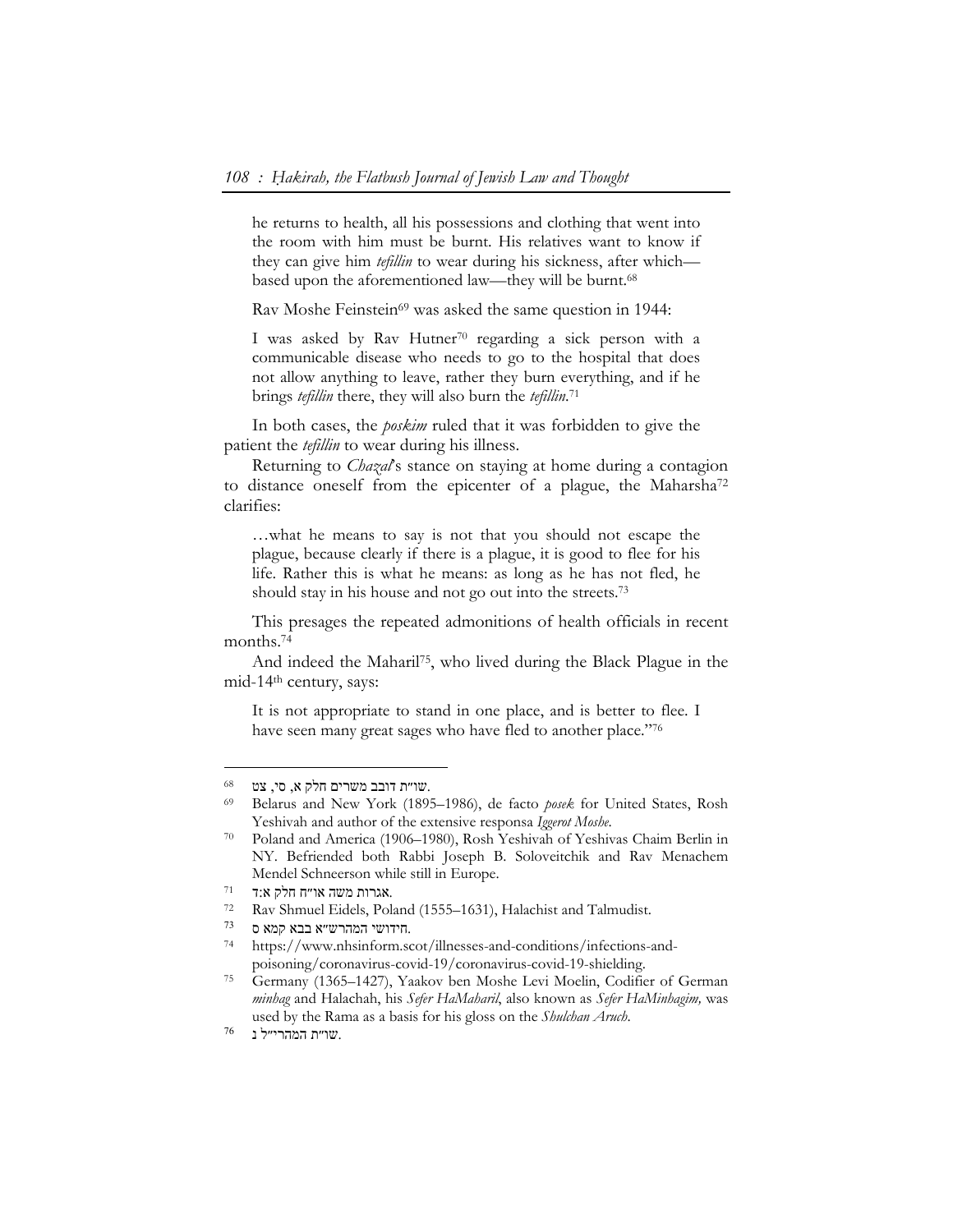Echoing that thought, the Rama<sup>77</sup> suggests:

One should flee the city in times of plague. It is prohibited to rely upon a miracle or to endanger yourself.78

In fact, the Rama himself fled Krakow in 1556 because of the plague, and hunkered down with his family under grim conditions in a small village. He wrote his book *Mechir HaYayin* while in the village, as a gift for his father in-law to whom he was unable to send *mishloach manos*.

I, Moshe Isserles of Krakow, was in the diaspora after being exiled from our city in 1556 due to bad air… in a place with no figs or grapes. There was barely water to drink other than by scheming, in a city that by the sweat of its brows eats bread. There is no tree to find shade. We could not celebrate Purim with drink and happiness. In order to remove the despair and groans, I said I will stand and be happy in my works… and I took under my tongue milk and honey, and gave myself to studying the meanings of the *megillah*. 79

As expected, Jews risked being robbed or abused while fleeing to local villages, and faced uncertainty about how they would sustain themselves and maintain their community. The following matrimonial question relates to fleeing danger: "*There was a case where the woman engaged to Reuven was raped by gentiles when she fled to their village during a plague. And they raped her for one night, and her fiancé claims that his shevuah is not valid, and he is exempt from marrying her, and [is] permitted to [marry] others." 80*

Another question relating to fleeing to gentile villages arose. Was it permissible to bring a Torah to a locale with possible danger? Answers varied. "*The custom in Edirne is to bring a sefer Torah to the villages during a plague... and in Salonika, they have the custom not to remove the Torah from its place." 81* It is interesting to note, as an aside, that plagues were common enough that "customs" arose. The Chacham Bashi, Rabbi Eliyahu Mizrachi,82 wrote in the 16th century: "*I told those who fled the city to villages* 

<sup>77</sup> Rav Moshe Isserlis, Poland (1530–1572), known for his Ashkenazic gloss on יר ב<br/>ה from Empire .<br> $\tau$ יר בחיו.<br>25 הקדמה לספר מחיר היין י<br/>.<br>31 הקדמה או״ח תקפ״ד ו׳ 81 .ספר שם יוסף הל׳ אישות פרק יא שלוניקי<br/> $^{81}$  .  $^{82}$  Turkey (1445-1525), Chief Rabbi of the Ottoman Empire from 1495 o

Known for his book on Rashi on the Torah. *Posek*, mathematician, and astronomer.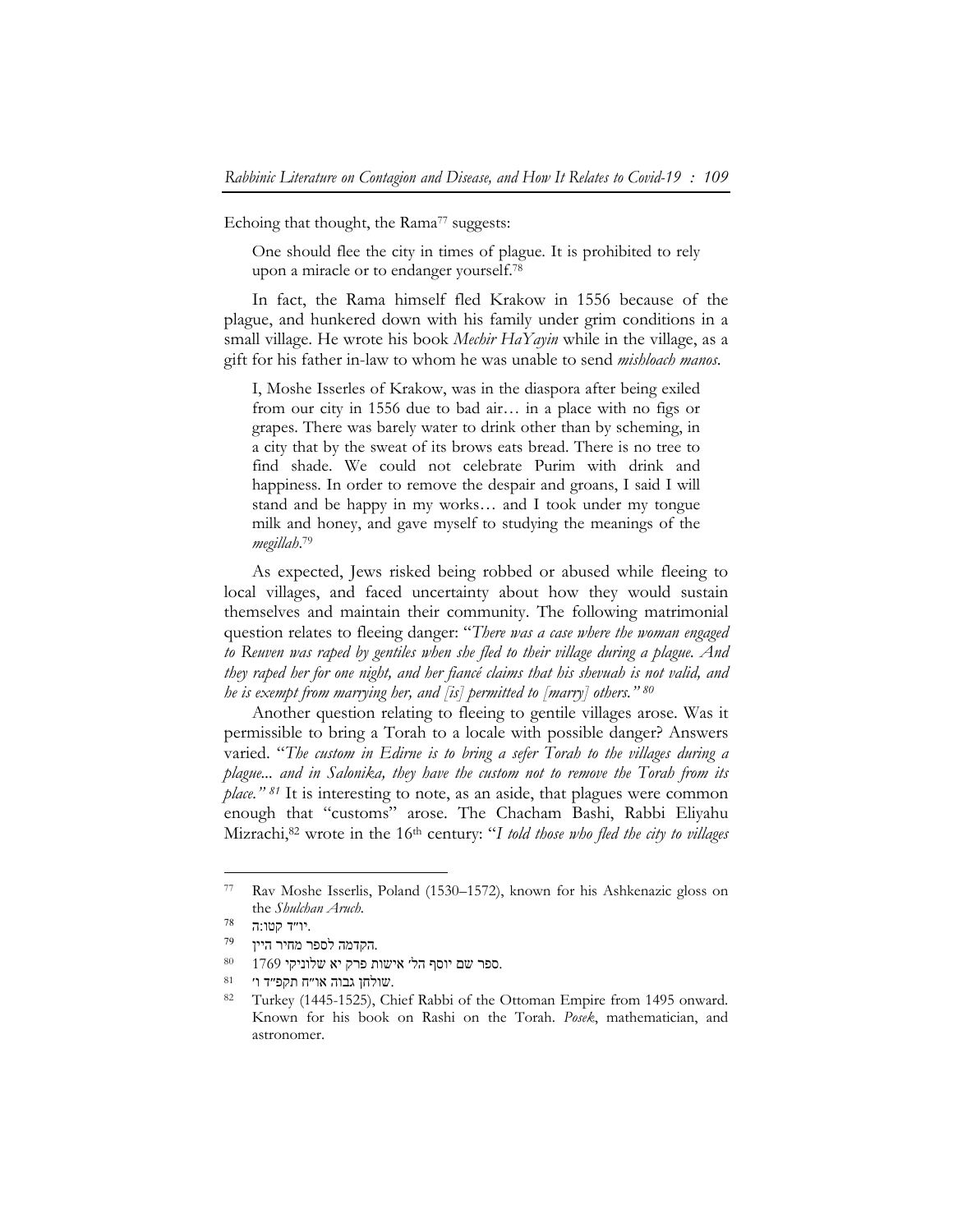*that only have non-Jews, where it was impossible to bring a Torah, that they should read from a Chumash and make a berachah at the beginning and end, like with a kosher Torah." 83* During Covid-19, some communities faced a similar situation. Some rabbanim including Rav Moshe Heinemann ruled that if there was no Torah in the outdoor *minyanim* (of maximum 10 people), the *parashah* should be read from a Chumash.84

#### **Financial Ramifications**

As today, entire economies were turned upside down during a plague, and all business stopped. Questions of contracts being broken by those having to flee, or contracts breached due to quarantine, are classic *Choshen Mishpat* issues.

The *Shulchan Aruch* in assessing responsibilities for broken contracts uses the concept of *makas medinah,* which refers to an entire area devastated by some event affecting everyone equally. The Rama notes, regarding a rental contract or sharecropper contract that was only partially fulfilled due to a regional disaster: "*It is the same law in any similar*  case, that if there is complete loss and it is a national calamity, you can reduce the *rent,"85* during the time that the contract was not able to be fulfilled. Basically, when faced with and due to a completely unexpected, widespread catastrophe, the owner or employer bears the brunt of the loss, not the lessee or worker.

Relevant to the question of teachers' salaries paid by the Ministry of Education in Israel during Covid-19, we find a *teshuvah* by Rabbi Meir Katzenellenbogen86, the Maharam me-Padua. He was asked: "*Regarding a teacher whose student fled during the time of anger when the plague began in Venice... does the student need to pay the full salary, or can he deduct the days that were not used?"87* His reasoning is interesting. If the student's family fled during a *makas medinah* in which the entire area was under threat, then it would be a clear case of widespread, unexpected duress, and the student would be obligated to pay the teacher. So the Maharam me-Padua asks: *"Did all the residents flee Venice and cancel their studies? If only individuals fled, then we do not consider it a makas medinah, because a makas medinah is something that affects* 

<sup>83</sup> י סי׳ הראם שו״ת. 84 Rav Heinemann expresses this sentiment in his videoconference on the  $\begin{array}{lll} \text{coronavirus at www.vimeo.com/399141271 at the 9-minute marker.}\\ \text{s5} & \text{k''} & \text{M''} & \text{M''} \\ \text{K''} & \text{M''} & \text{M''} \\ \text{M''} & \text{M''} & \text{M''} \\ \text{M''} & \text{M''} & \text{M''} \\ \text{M''} & \text{M''} & \text{M''} \\ \text{M''} & \text{M''} & \text{M''} \\ \text{M''} & \text{M''} & \text{M''} \\ \text{M''} & \text{M''} & \text{M''} \\ \text{M''} &$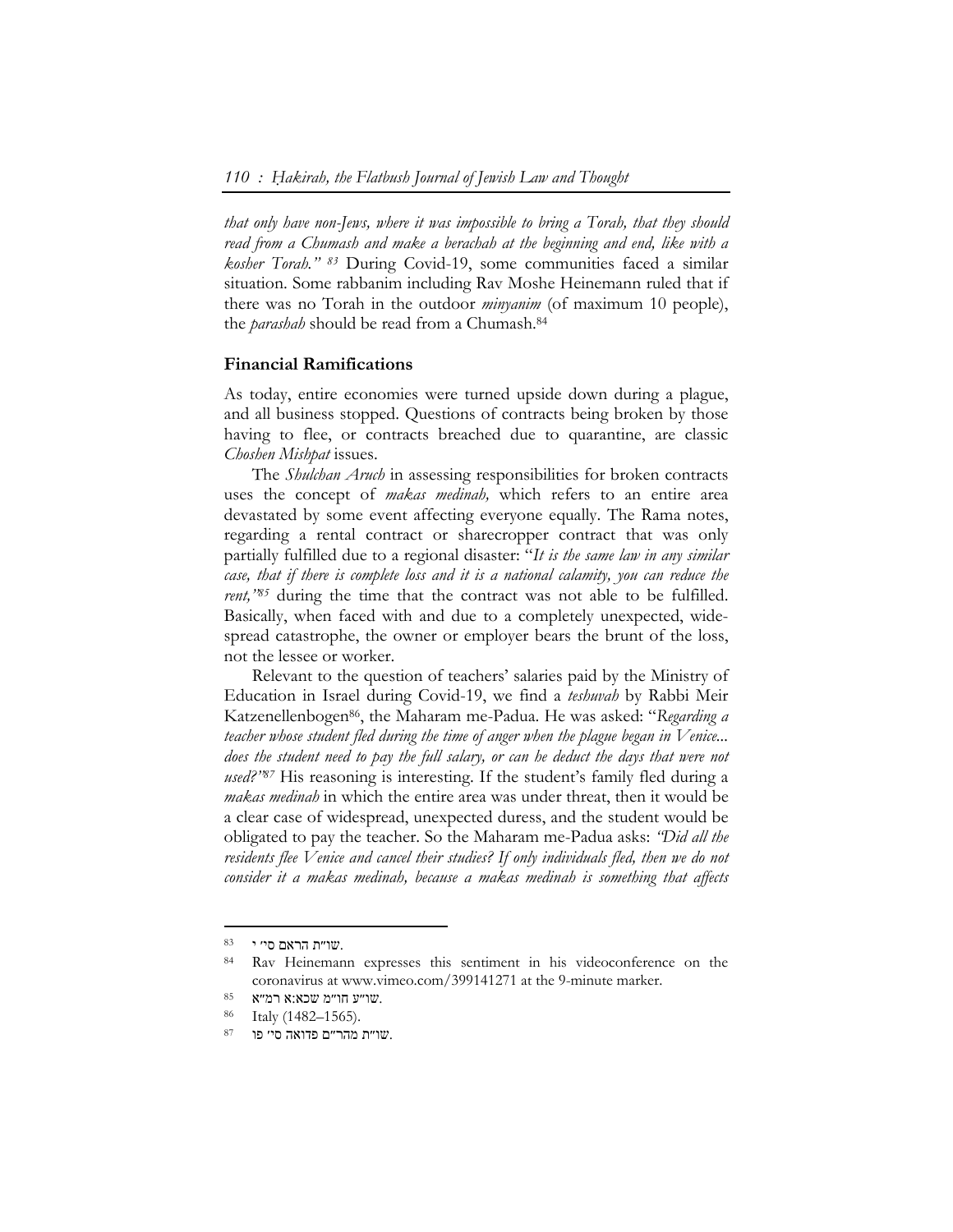*everyone equally, such as, if the ruler directed that all studies be cancelled."88* Since it was not a *makas medinah*, but rather a personal choice of the student to flee, the Maharam concluded that the student was not obligated to pay the teacher's salary. It was just the bad luck of the teacher to have had a student who fled. Following this reasoning, when the Israeli Ministry of Health closed *all* schools during Covid-19, the state was obligated to pay teachers' salaries in full, because of *makas medinah*.

## **Extreme Stress and the Halachic Process**

Few events cause such extreme mental anguish on an entire population as contagion and all of its sequelae. Can the psychological effects of acute distress and trauma be considered a factor in *psak*? Regarding going to war, the Torah says: *"The man who is fearful should return to his home lest he cause the hearts of his brothers to fear like his."89* The simple understanding is clear—that fear is a factor to be taken into account when preparing an army for war.

In 1198, the Rambam wrote a medical work called "Regimen of Health" for his patient, Egyptian sultan Afdal Nur al-Din Ali, who suffered from depression accompanied by physical symptoms. Maimonides teaches that physical health is dependent on mental wellbeing and rest. In "Regimen of Health*,*" he says:

It is known… that passions of the psyche produce changes in the body that are great, evident, and manifest to all. On this account… the movements of the psyche… should be kept in balance… and no other regimen should be given precedence.90

He suggests that anguish, sorrow, sadness, or grief stem mostly from one of two things, either thinking about bad events from the past like financial loss or the loss of a beloved one, or from fear that something may happen in the future like an injury or disease. Psychological stressors affect health; therefore, they are factors in the halachic process.

Fear is mentioned several times in the halachic literature of plague. Strong leadership can help alleviate fear and Rav Chaim Pelagi,<sup>91</sup> who lived during the cholera epidemic, suggested:

<sup>88</sup> Ibid. 89 ח:כ דברים. 90 Maimonides letter, "Regimen of Health" 91 Turkey (1787–1868), Chief Rabbi of Ismir, *Av Beis Din*, prolific author on Talmud, Halachah, Kabbalah, Musar, and responsa, writing close to 80 books.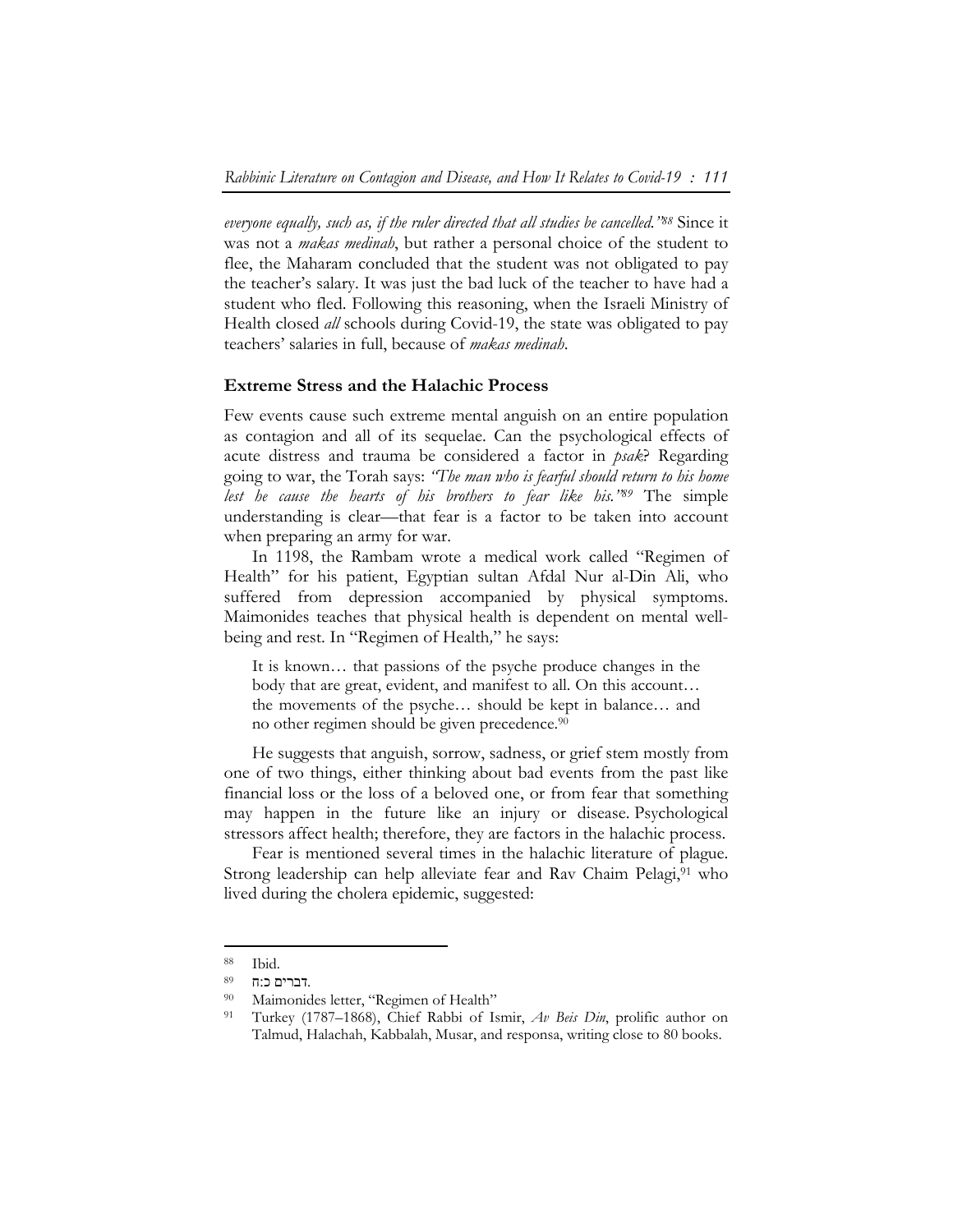It is the way of humility, example, and good leadership, that he who is the head of a community when a plague comes to the city, should not leave the city at first when the news comes, as it puts awe and fear into the inhabitants.92

Rav Yosef Shaul Nathanson<sup>93</sup> says regarding mourning practices:

We have seen that in times of plague, may God protect us, when many people are mourners, one should not practice mourning [sit *shivah*] because there can be *aveilus* only if there are people who [visit to] console, and at that time, no one visits because of fear."<sup>94</sup> What is meant by "because of fear"? Some say it refers to the fear that the plague could be passed among those that congregate to visit the mourner. Others<sup>95</sup> say it refers to the fear that through *shivah* visits, people would become aware of just how many other people have died, which would increase general fear and anxiety among the community.

Another case where fear factored into the *psak* concerns *Kiddush Levanah*. *Kiddush Levanah* was seen as a good omen and a potential healing event. The *berachah* on *Kiddush Levanah* must be said before the 15th of the month. If recited after the 15th, the *berachah* is said without Shem u'Malchus.<sup>96</sup> During the cholera epidemic in the early 19<sup>th</sup> century, the people

shook and were fearful because the moon was covered [obscured by clouds]. And on the night of the  $15<sup>th</sup>$  …it became partially visible and many people began to say the prayer. But they did not succeed because clouds covered the moon before they could recite the blessing [*b'Shem u'Malchus*]. And the people were very distraught, as it was a sign to them. And it is known that the doctors are concerned that during the days of disease in general, and during this plague in particular, people should not be sad and should have no fears... therefore to calm the hearts of the anxious, it was decided that they should wait until the night of the 16th. And it was clear in the heavens, and hundreds made the blessing, and the people were very happy... possibly accepting that the face [of

<sup>92</sup> נח ר״פ חיים פני. 93 Ukraine (1810–1875), considered a *posek hador*, known for his halachic work *Shoel U'Meishiv*. 94 עח ,סי א חלק מהד״ק ומשיב שואל שו״ת. 95 I read this opinion during my research for this paper, but cannot now locate

 $\begin{array}{lll} \text{the source.} \\ \text{96} & \text{A} \\ \text{B} \end{array}$ באר הלכה או״ח תכו:ג.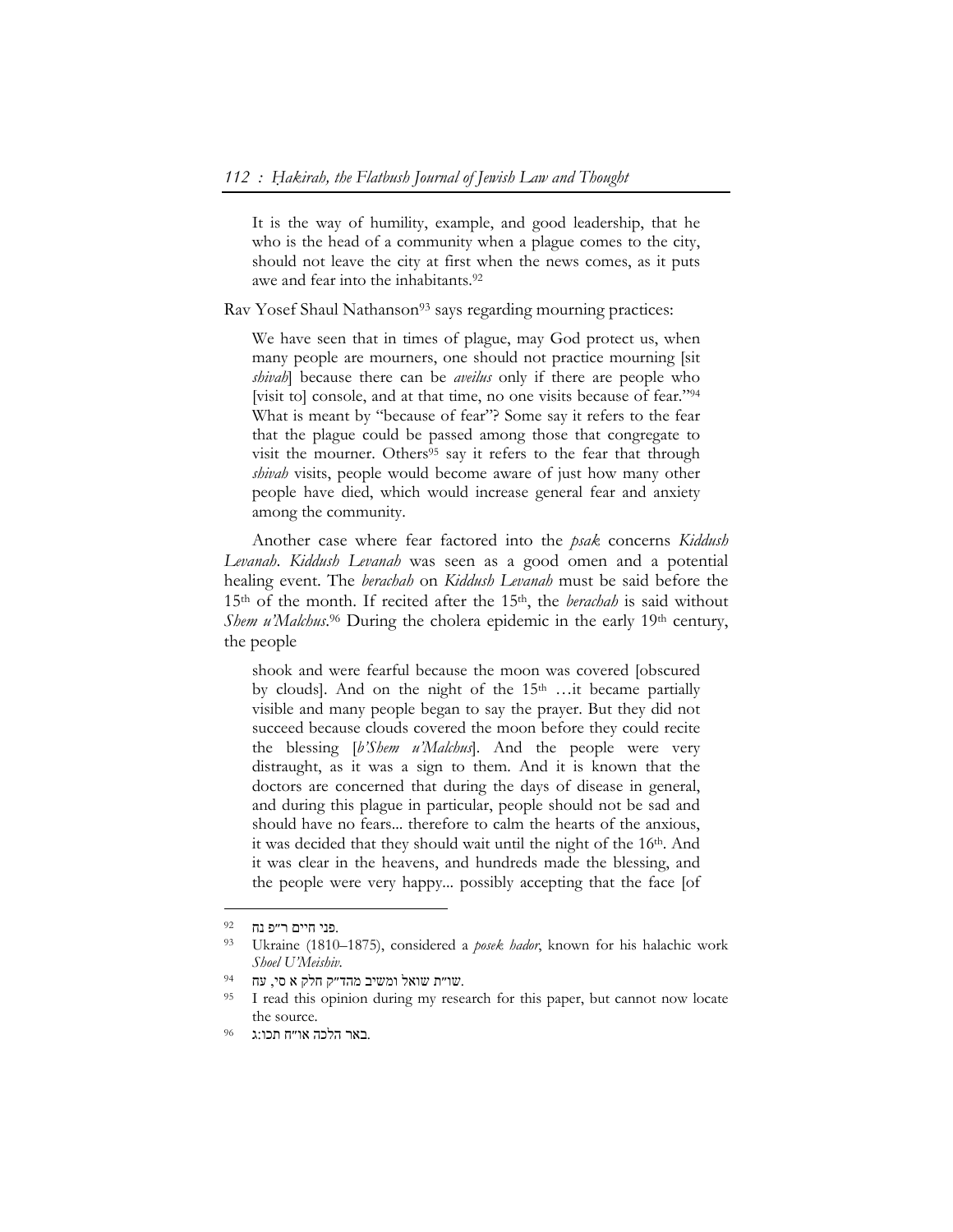the moon] is truly a cure for disease, since it is like accepting the face of the *Shechinah*... and during the time of a plague, sadness is dangerous for them.97

Among the superstitious customs practiced by some European Jews in the attempt to stop a plague was a חתונה שווארץ— a "black wedding."

"When there was a plague in the city, they would make a wedding between two poor orphans in the cemetery, or they would bury worn *sefarim* or God's name in the cemetery, and they would go festively in large numbers." The idea was that fulfilling such mitzvos would bring "long life... and all of the people would come to make the bride and groom happy, and they would forget their fears and groans due to the great danger at that time, and the fear of death would not be foremost in their minds."98

The psychological aspect of raising the community's spirits and banishing evil by hosting a life-affirming event in a cemetery was enticing. This superstitious custom even had some halachic ramifications. The Maharsham of Berezin was asked about a black wedding in which the groom was a Kohen, but the enclosure around the new cemetery in which the wedding was to take place had not fully been constructed. Could the Kohen enter the area? After an extensive evaluation, the Maharsham permits it, to "quiet the distress of the public who believe in it."99 The *rav* understood the need to bring comfort to Israel, even regarding superstitious customs.

Might otherwise unacceptable halachic behaviors become acceptable due to the high emotional stress of weathering an epidemic? The Great Plague of Milan (1629–1631) killed about 50% of the population of Milan and almost 25% of the population of northern Italy, where one million lives were lost.100 In his autobiography, Rav Yehudah Aryeh of Modena101 discusses the emotional distress during this plague, and

 $\,$ 97 - שו״ת סופר אוי״ח סי׳ קב פל<br/>89 .<br>2005 - ספר כל מנהגי ישורון פרק מב 99 .<br>2005 .<br>2005 (שומת Hays, J. N. (2005). Epidemics and pandemics and their impacts on human . history. Santa Barbara, California: ABC-CLIO. p. 103.<br><sup>101</sup> Venice (1571–1648), a polymath who pursued all manner of occupations

including preacher, teacher of Jews and Christians, reader of prayers, interpreter, writer, proofreader, bookseller, broker, merchant, rabbi, musician, matchmaker, and manufacturer of amulets. Among his works is *Chayei Yehuda*, the unusual autobiography detailing his gambling compulsion and emotional life experiences.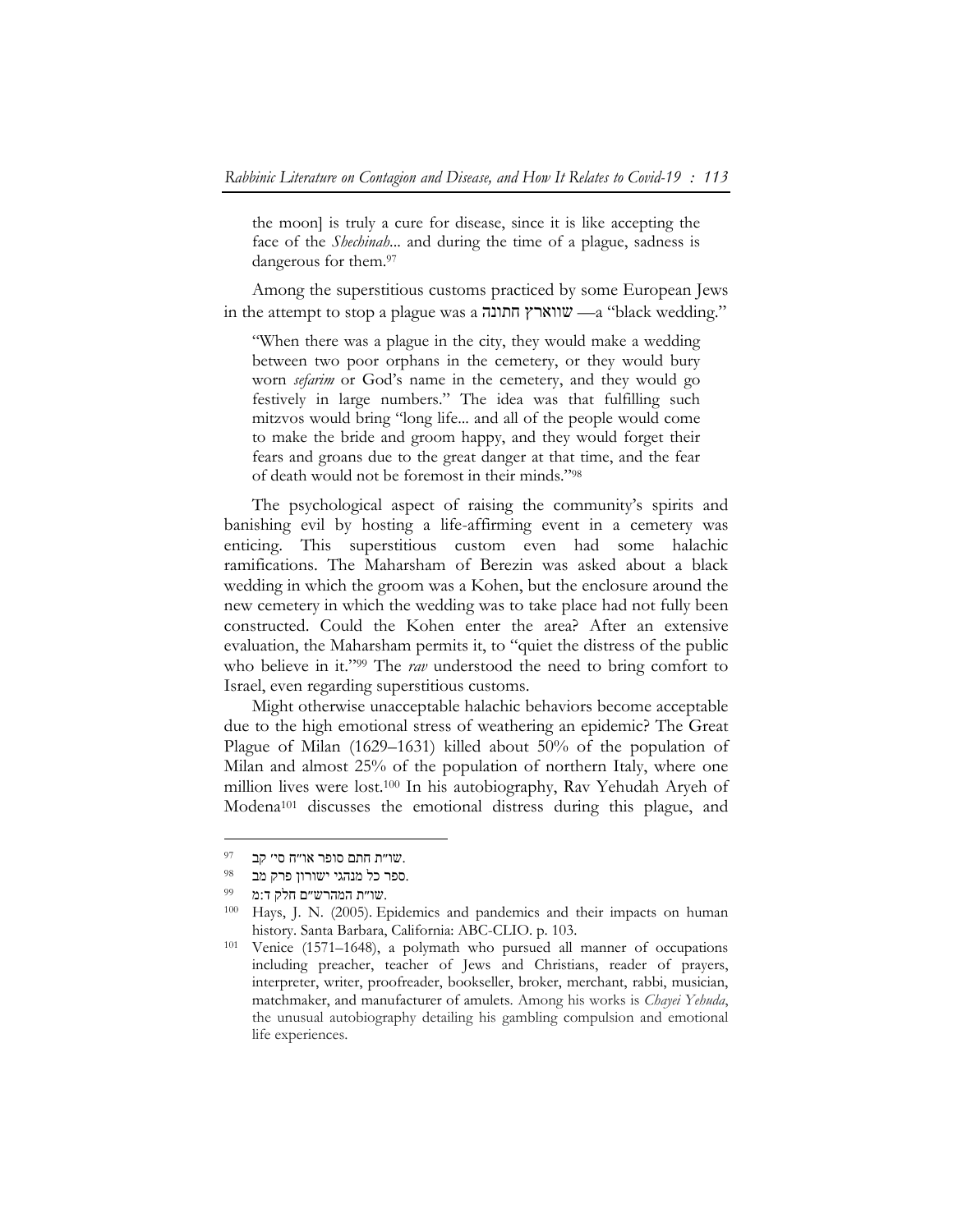confesses to relapsing into a gambling addiction which he had resisted for many years.

…[my nature] forced me all my life to persist in the folly of games of chance…. Had it [gambling] not stunned me and thrown me to the ground so many times, I would have been content all my life…. On the 17th of Tammuz… the spirit of foolishness seized me and I resumed playing games of chance.102

We find a most interesting and psychologically empathetic *teshuvah* on gaming by Rav Chaim Pelagi of Turkey that is surprisingly understanding of human nature:

I decree that any man who is called by the term wise man [*talmid chacham*] should never play dice or any game, any time. Not on Purim nor Chol HaMoed nor at weddings, and not in the small villages, never and no place at all. Except—if he is sick or a sickness abounds in his city, like the sickness of cholera and the like, may it stay away from us. If he is very fearful and his heart is worried about it, and by playing he will find calm and it will distract him from fear, specifically this is permitted to do.<sup>103</sup>

## **The Black Death**

Bubonic plague, also known as The Black Death, is spread to humans by fleas that have ingested the blood of rodents, infected with the bacterium *Yersinia pestis*. Bubonic plague cut a highway of death across Asia, arriving in Europe in 1347 in ships that crossed the Black Sea.104

<sup>102</sup> Leon Modena's *Life of Judah*, autobiography, Princeton University Press 1998 pp. 134–139.<br>103 **ספר חיים סי,כז.**<br>104 An interesting aside is the story in I Samuel of the Philistines being smitten by

a plague after capturing the Ark. The symptoms were "*afolim*" (vocalized as "*tchorim*") which in modern Hebrew means hemorrhoids. Whatever the translation, the disease which killed the Philistines was not hemorrhoids. The *Aron Kodesh* sat in a field in Ekron and the plague-smitten Philistines decided to return it to the Jews in hopes of stopping the plague. To boost their luck, they added a guilt offering of sorts with the hope that it would appease G-d. That offering was five golden "*tchorim*," i.e., replicas of the swellings, and five golden mice, "*achbarim*." The language in I Samuel 6:5 is: *"You should make images of your tchorim and images of your mice which are decimating the land, and give them to the God of Israel in honor, and maybe He will lighten His hand from you, your gods, and your land."* The classic symptom of the bubonic plague was buboes, apple-sized swellings of the lymph nodes, in the groin or underarms. Fossilized Xenopsylla cheopsis, the flea vector of bubonic plague, were found in excavations in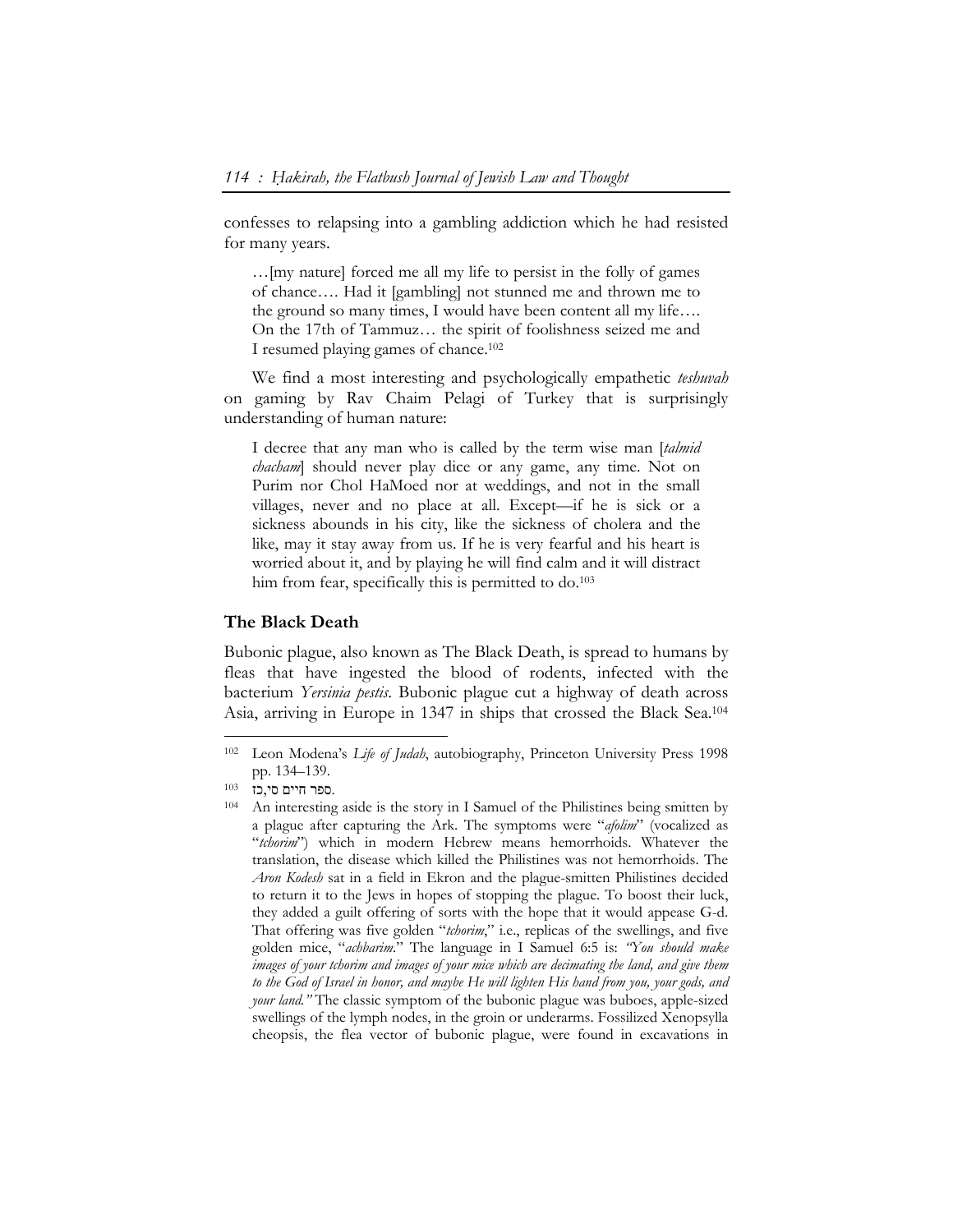Infected rats brought the plague onto the ships in Asia, sickening sailors with eponymous buboes—apple-sized black swellings in the groin and axilla. When boats with dead or dying sailors docked in Europe, the infected rats went ashore, spreading the plague. Nearly one third of Europe, between 75 and 200 million people, perished in the 14<sup>th</sup> century. When it was recognized that the Black Death was arriving on boats, all vessels were required to remain in harbor for forty days before docking to be sure those aboard were all healthy, hence the term quarantine.105 ('Quarante' is Italian for 'forty.')

The extent of the devastation from bubonic plague was appalling, described here by Agnolo di Tura, a non-Jewish Italian in Sienna, Italy:

Father abandoned child, wife [abandoned] husband, one brother [abandoned] another, for this illness seemed to strike through the breath and sight. And so they died. And none could be found to bury the dead for money or friendship. Members of a household brought their dead to a ditch as best they could, without priest, without divine offices... great pits were dug and piled deep with the multitude of dead. And they died by the hundreds, both day and night... And as soon as those ditches were filled, more were dug... And I, Agnolo di Tura... buried my five children with my own hands. And there were also those who were so sparsely covered with earth that the dogs dragged them forth and devoured many bodies throughout the city. There was no one who wept for any death, for all awaited death. And so many died, that all believed it was the end of the world.106

Rabbeinu Nissim of Girona107, the Ran*,* in 14th-century Spain, describes the second outbreak of the bubonic plague, which was particularly brutal to children. It killed so quickly that a person could

Amarna, Egypt. Amarna, a new capital built by the pharaoh Akhenaten, was inhabited for only 14 years before being abandoned in 1332 BC. This dating means that the flea was in Egypt before the events surrounding the return of the Ark by the Philistines. Archeological evidence in Israeli caves shows that the black rat existed in the Near East before then as well. While we have no way to definitively identify the disease, the vectors of bubonic plague were in place to punish the Philistines.

<sup>105</sup> The Origin of Quarantine, Makowiac, Clinical Infectious Disease, Vol 35 issue 9 November 2002 106 P. M. Rogers, *Aspects of Western Civilization*, Prentice Hall, 2000, pp. 353–65. I

was not able to verify this but took it from

https://en.wikipedia.org/wiki/Black\_Death. 107 Spain (1320–1376), great Talmudist, physician, and astronomer.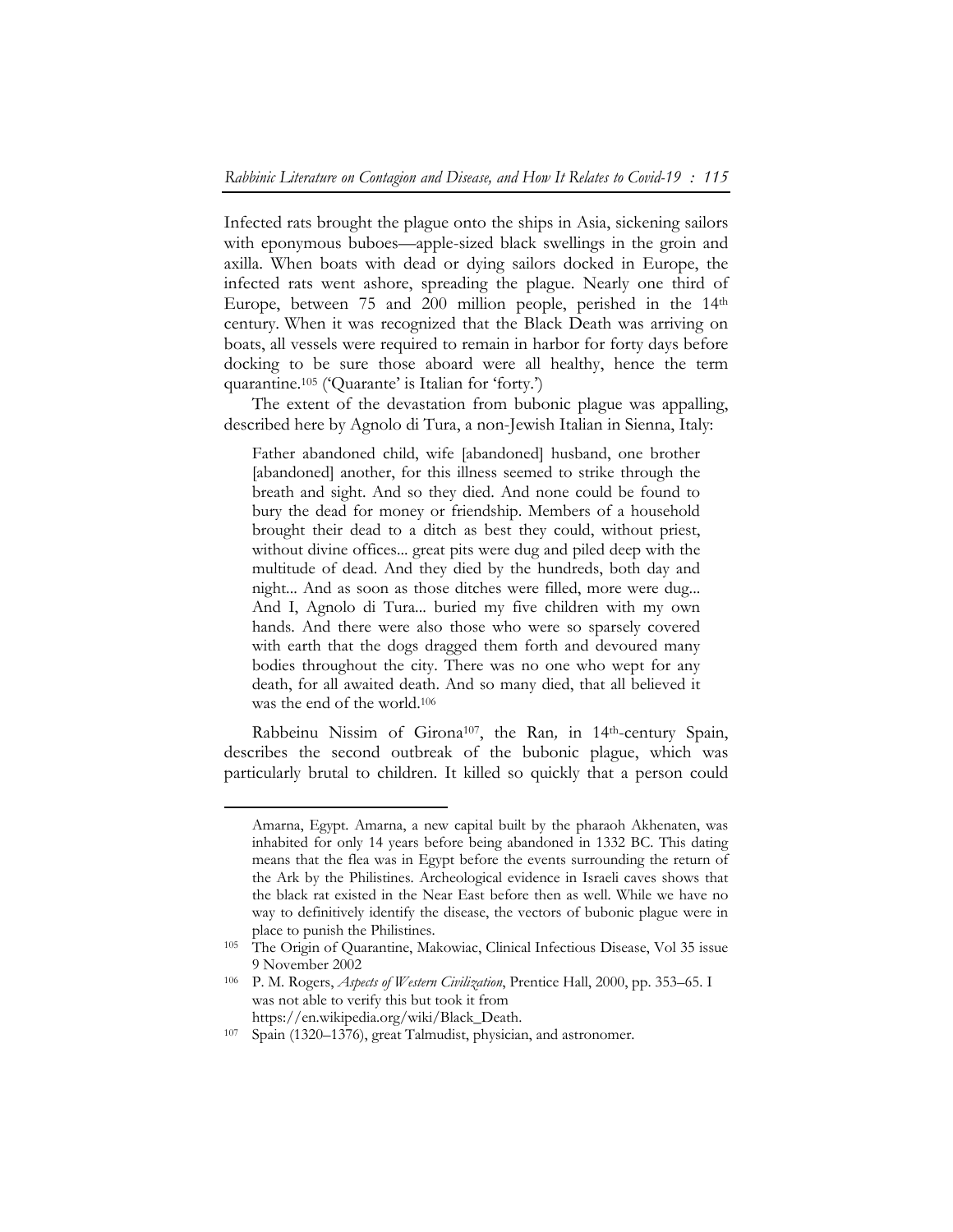seem healthy in the morning and be dead by night. The return of the plague in 1361 caused dread and consternation, and the Ran tells us: *"and we also have heard particularly distressing rumors that it is happening in lands not very far away, what happened in our places, and which we saw with our eyes."108*

Within two years, bubonic plague was decimating Europe, as a 1349 tombstone for Asher ben Yosef in Toledo, Spain, eloquently describes:

This stone is a memorial / That a later generation may know

That underneath it lies hidden a pleasant bud / A cherished child Perfect in knowledge / A reader of the Bible

A student of Mishnah and Gemara / He had learned from his father

What his father learned from his teachers / The statutes of God and his laws

Though only fifteen years in age / He was like a man of eighty in knowledge

More blessed than all sons: Asher — may he rest in Paradise /

The son of Joseph ben Turiel — may God comfort him /

He died of the plague, in the month of Tammuz, in the year 1349 /

But a few days before his death / He established his home /

But yester night the joyous voice of the bride and groom /

Was turned to the voice of wailing /

And the father is left, sad and aching /

May the God of heaven / Grant him comfort /

And send another child / To restore his soul.

האבן הזאת לזכרון / למען ידעו דור אחרון כי נגנז תחתיה פרח נעים / ילד שעשועים תמים דעים / היה קורא בתורה ושונה במשנה ובגמרא למד מאביו מה שלמד מרבותיו את חקי הא-להים ואת תורותיו והיה בן ט"ו שנים / ובדעת כבן שמונים ברוך מבנים אשר נ"ע בר' יוסף בן טוריאל האל ינחמהו נפטר במגפה בחדש תמוז שנת ק"ט וימים אחדים לפני מותו / בנה ביתו ואמש נהפך קול חתן וקול כלה / קול יללה וישב אב נכאב ונדאב / א-להי מרומים  $^{109}$ ישלם לו נחומים / ולשובב נפשים / זרע אנשים

<sup>108</sup> דרשות הר״ן דרשה עשירי.

<sup>109</sup> As quoted in the Museum Bet Hatfutzot blog https://tinyurl.com/y6owfuch.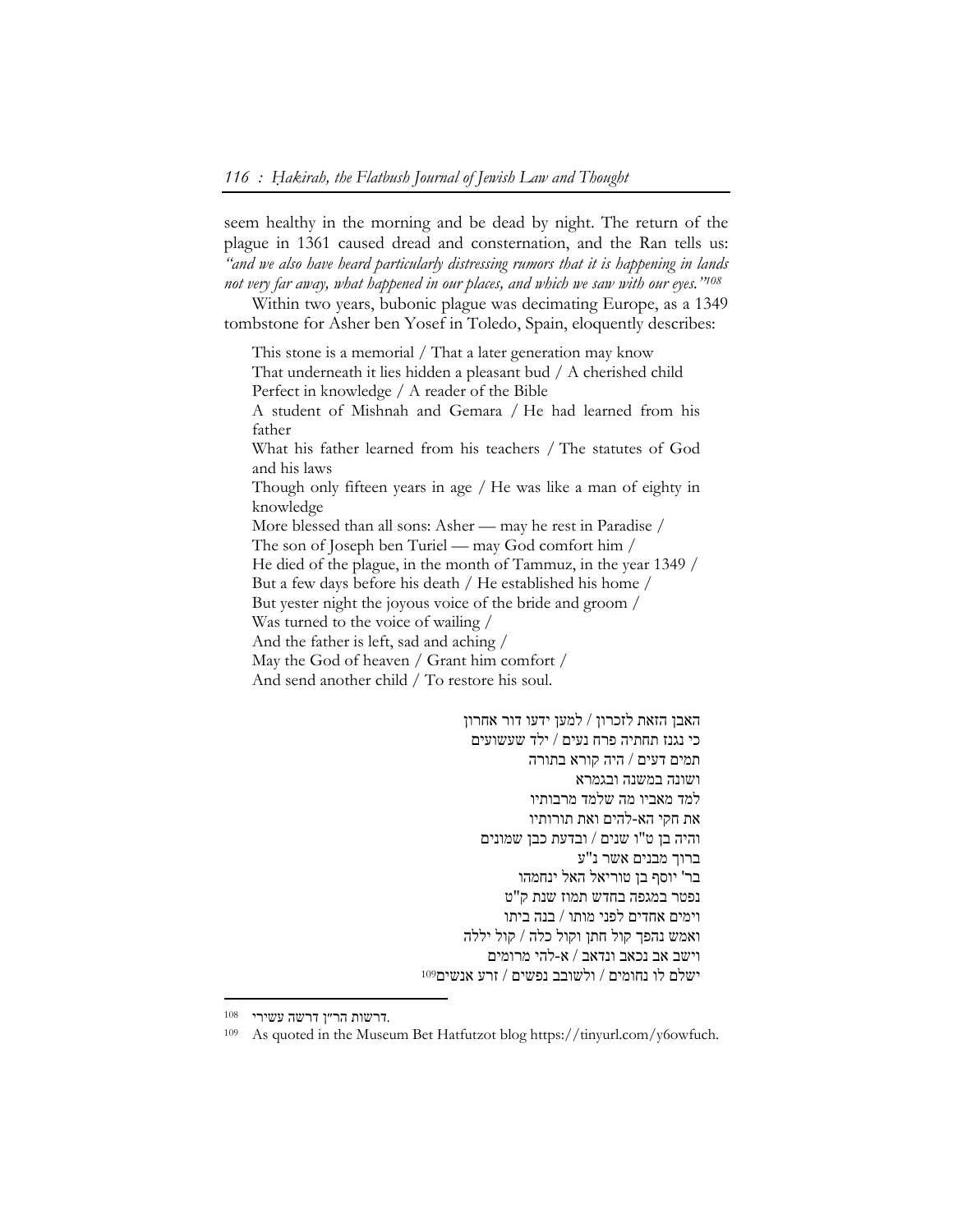#### **Anti-Semitism**

Every contagion correlates with xenophobic persecution, and Jews were particularly targeted by a wave of terrible anti-Semitism and pogroms across Europe during the Black Plague. Non-Jews claimed that Jews poisoned the wells, which caused the plague. This claim was reinforced by confession by torture of Jews, and became a clarion call for carnage.

In the minds of the Christians, the Jews suffered less than their non-Jewish neighbors. While there is no proof, it is possible that because Jews tended to have better personal hygiene, they were less affected by plague. The norm at the time was yearly baths, but Jews bathed weekly: *"What is honoring (the Sabbath) that the rabbis discussed? That it is a mitzvah for a person to wash his face, hands, and legs before the Sabbath"110* In addition, Jews washed hands before bread and after coming out of the bathroom, as well as going to the *mikveh*. The Black Plague usually intensified in the spring, which coincided with Pesach and the scrupulous cleaning it entailed. Immaculate houses meant no food for rodents, removing the vector for disease transmission.

Mass killings of Jews took place in Basel, Frankfurt, Strasbourg, Rome, and hundreds of other towns. Many tens of thousands were killed, and shuls and houses burned with Jews inside. Elegies for Jews murdered during the Black Plague were written, and until the standardization of the Siddur, could be found in local prayer books.111 112 The severity of the killing was such that Pope Clement the VI issued a papal bull called *Quamvis perfidiam* in 1348. *Quamvis perfidiam,* translated as "despite the perfidy [of the Jews]," ruled that it is forbidden to harm Jews due to the rumor that they poisoned the wells*.* However, this bull was issued in vain.

Some estimate that more Jews were killed during this short period of time than during the entire period of the Crusades. Many Jews converted, and the massacres left countless orphans, widows, and *agunos*. Entire communities were destroyed, sometimes without a single survivor.

In 1349, the entire Jewish community of Basel was put on an island and burned. The 2000 Jews of Strasbourg were burned to death on a

<sup>110</sup> שבת ,הל רמב״ם.30:2 111 Strategies, Dispositions, and Resources of Social Resilience: A Dialogue between Medieval Studies and Sociology, Martin Endress, Lukas Clemens, Benjamin Rampp (eds.). Springer Nature, 24 Apr 2020, pp 188-191.

<sup>112</sup> דמעות ספר.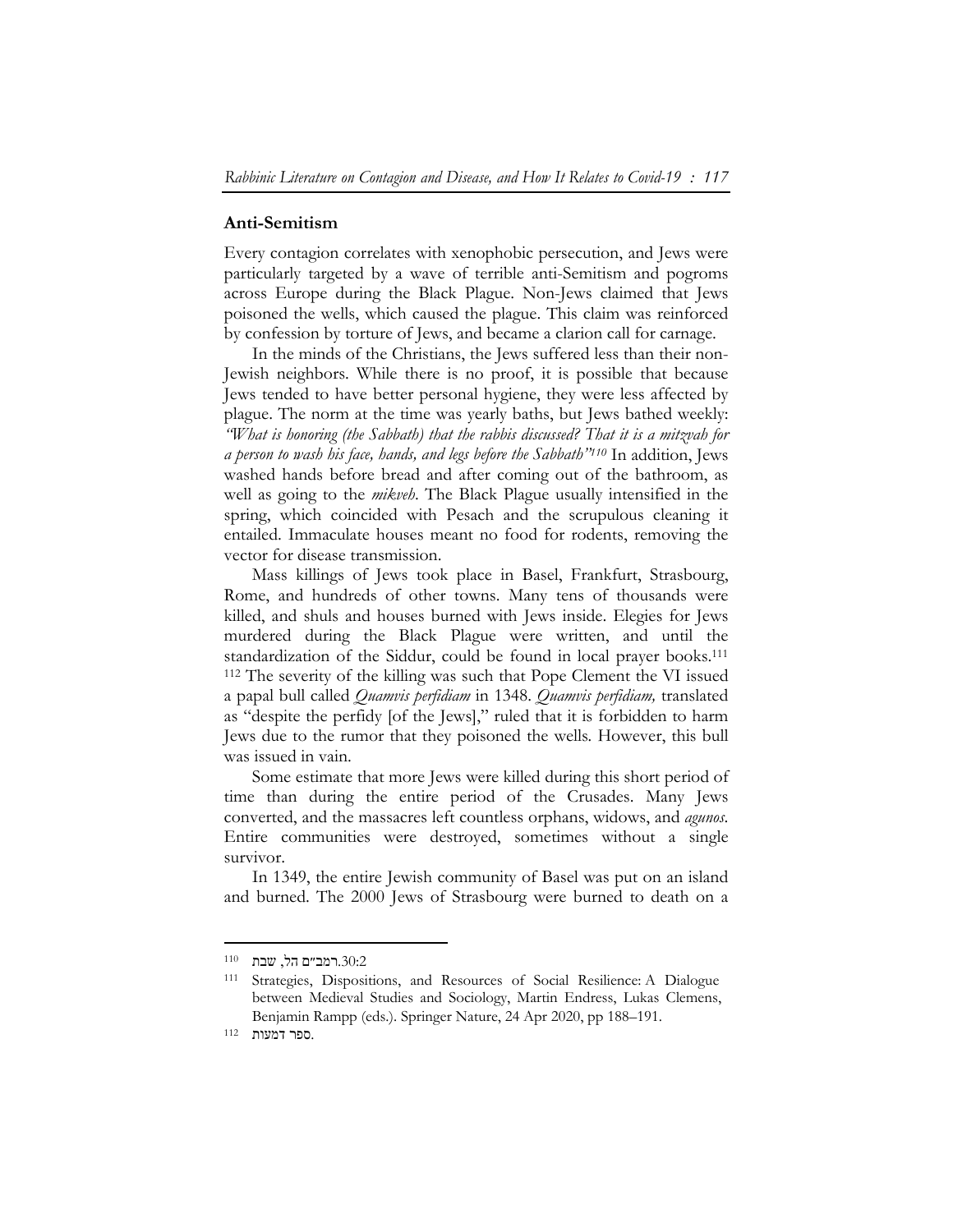Shabbos in February 1359. Bavaria lost 80 Jewish communities. These are just a few examples. So many fled eastward that:

The Jewish nation uprooted their domain where they had lived for 1600 years, and established themselves in Poland... when they were exiled, they kept the German language, the language of their soulhaters. This language was kept alive by the German exiles in the eastern countries, and became a Jewish language [Yiddish]<sup>113</sup>

The persecutions of the Black Death caused the birth of Polish Jewry, and were the impetus for Yiddish becoming the lingua franca of Jewish Europe.

An entire literature of community-specific elegies arose which were read on the anniversaries of the original tragedies*.*

They robbed their houses in full view and took all the possessions of an overflowing abode.

Held by earthworks and pinned by mines, they were slaughtered there like a herd of goats.

Comfort your nation fulfill your guarantee, to the Temple your footstool may they be redeemed<sup>114</sup>

Overall societal effects of the plague included loss of guidance from the older generations (many of whom perished) and unbridled freedom for survivors. Robbery, immorality, and a sense of disdain for religion arose. Contempt for inefficient and corrupt governance mirrors our modern calls for scrutiny of governmental faults and unpreparedness. "*The failure of old authorities gave room for new and self-constituted* [rulers] *to establish themselves.*"115

The implications for societal upheaval were felt throughout the Jewish world. The Maharil lived during the multiple recurrences of plague in the 14th century, and the concurrent carnage of Jewish communities. Therefore, many of his *teshuvos* deal with orphans, *agunos*, forced converts, and other topics prevalent in post-massacre eras. The above-mentioned disdain for authority is perhaps reflected in a *teshuvah* of the Maharil regarding *shochtim* who felt that they did not need to have their knives checked by the *rav*, a claim that was seen as a slap in the face

<sup>113</sup> All of the statistics mentioned in this paragraph are from 1923 ספר ,ברנפלד הדמעות, ברלין.<br>114 Ibid.—from a Calabrian Siddur manuscript.

<sup>&</sup>lt;sup>115</sup> American Journal of Sociology Vol. 25 no. 5 1921 pp. 565–572.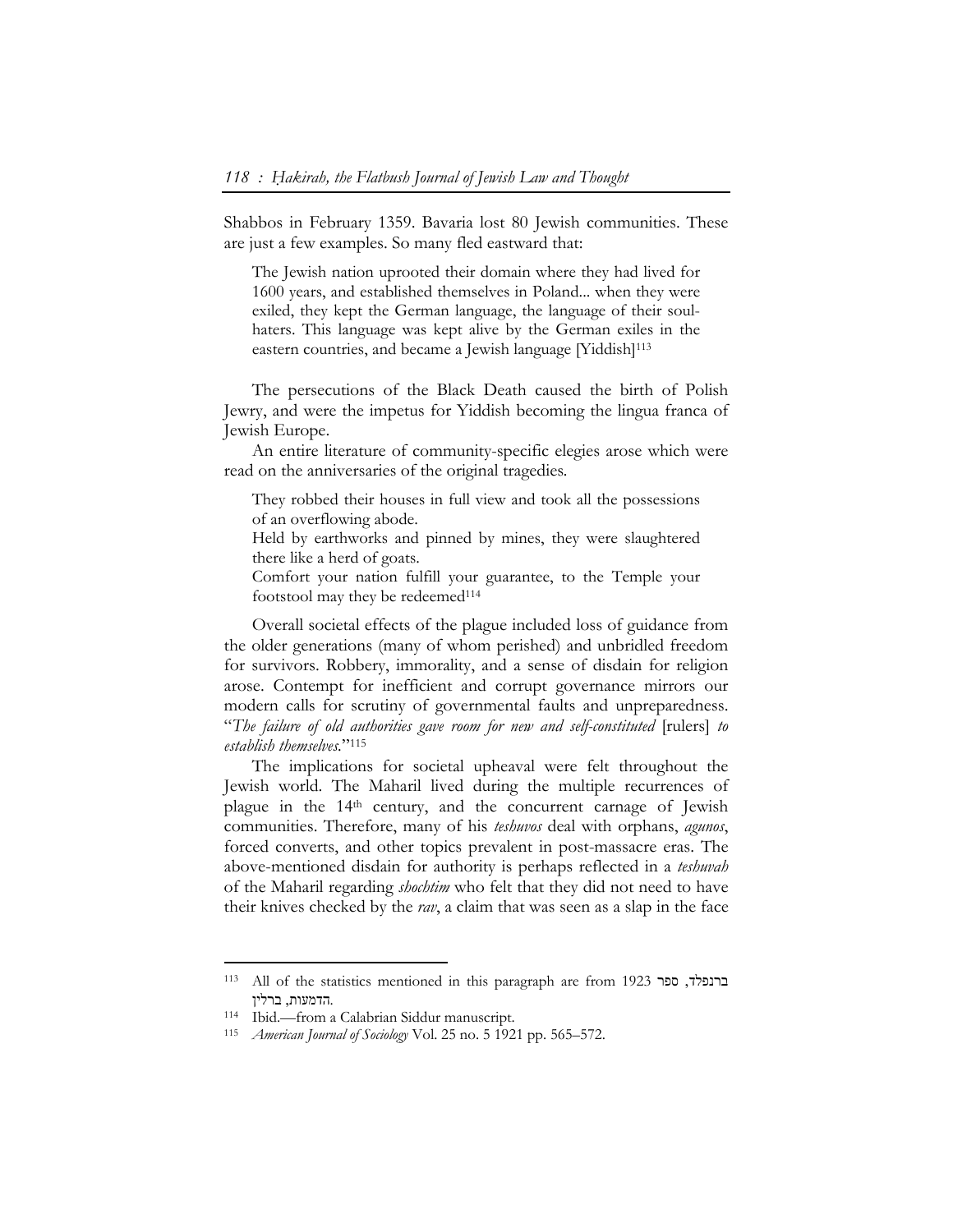to religious leadership. The Maharil starts by quoting *Sefer HaAgudah* by Rav Alexander Zuslin HaKohen<sup>116</sup>:

It appears to me that due to our great sins, there isn't a *talmid chacham* nowadays who even knows the single chapter of *Maseches Kallah*.

To this, the Maharil adds:

This author was [alive] before the evil decrees [the post-plague destruction of Jewish communities]. Then there were brilliant leaders, [but] now this orphaned generation lacks those who can distinguish between their right and left hands. For them, the fingernails and idle discussions of earlier generations are more important than the halachic novellae and Torah of the latter [generations]. No one in this generation can doubt this.117

As I write these lines during Covid-19, the anti-Semitic incidences worldwide have risen drastically and increase daily.118

# **Between Man and Woman**

Among the myriad of questions in the area of *Even HaEzer*, several are particularly interesting. The following case shows that plagues were so common that they became a condition in the *kesubah* due to the father's

<sup>116</sup> Germany (died 1349). Parenthetically, Rav Alexander Zuslin HaKohen was born in the soon-to-be-destroyed Jewish community of Erfurt, and wrote an elegy for the destruction of that city by post-plague pogroms.<br>117 שו״ת המהריל סז W. Every epidemic caused a surge of anti-Semitism. Cholera in the late 19th

century was associated with dirt, and among headlines in the *Toronto Evening News* in the fall of 1892 were "*Those Jews Coming to Canada," "Keep Away From Us," "The Plague's Path," "Watch Jewish Immigrants."* Our present Covid-19 pandemic is no exception. Conspiracy theorists claim that Jews made and/or spread the virus, that the Jews are behind it, that Israel created the virus as a money maker. Anti-Semites hope that the virus will infect Jews, naming it the "holocough," a play on the word Holocaust. Classic anti-Semitic right-wingers have joined with extreme left-wing de-legitimizers of Israel, sharing their conspiracies and content on online forums. Irrespective of whether Jews are dying more or less from Covid-19 than non-Jews, anti-Semitism reared its head. (As I write this early in the epidemic the State of Israel had among the lowest worldwide death rates due to early implementation of social distancing and quarantine, but Jewish death rates from Coronavirus outside of Israel were significantly higher than non-Jewish death rates.)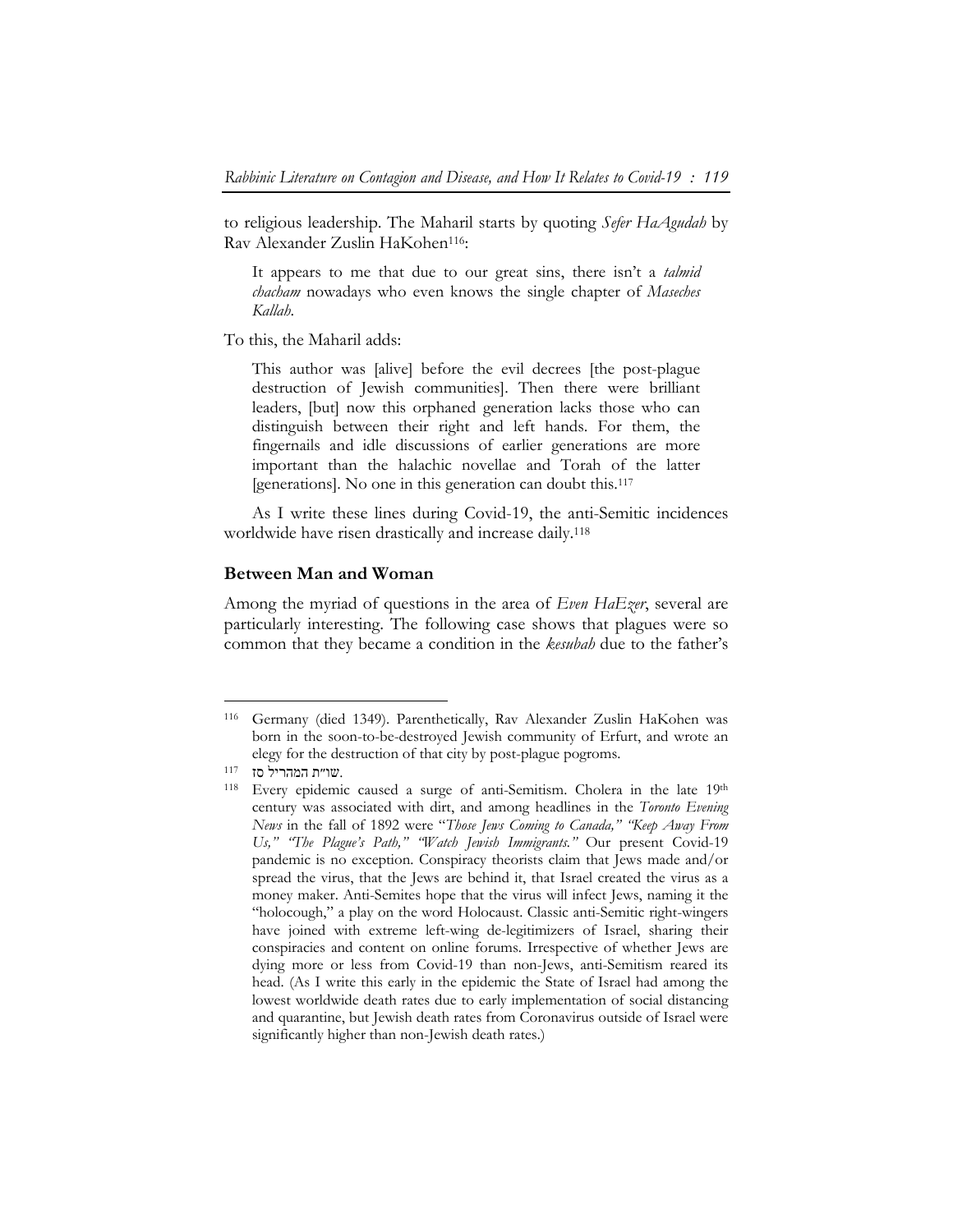concern for his daughter's comfort and safety. Rav Moshe Mitrani119 writes:

"They showed me a *kesubah* that, among the various conditions, was a condition that if, *chas veshalom*, there is a plague in the city, he [the groom] must move her from city to city [referring to more developed cities] until they reach the far border of Eretz Yisrael. The groom says the meaning is [straightforward,] that he should make her flee the plague, and the custom is to flee from village to village. And the father-in-law says the reason that he made the condition, which is not usually one of the conditions in a *kesubah*, …[is] so she should not have to go from [small] village to village, because that is difficult for a woman and is demeaning." The answer given was: "and it seems to me that the husband has to help her flee from city to city, to Tiberias or Jenin and from there to Shechem, if needed, and from there to Azza which is the end of Eretz Yisrael."120

This *teshuvah* shows that plagues were such a part of life, that clauses relating to plague in a *kesubah* raised no eyebrows.

The halachah stipulates: "*A woman who married two men, each of whom dies, should not marry a third, as she has a chazakah that her husbands die." 121* The halachic term for such a woman is a *katlanis*, meaning a "black widow" in colloquial English. The Radbaz<sup>122</sup> in Egypt was asked about a woman whose two husbands both died during plagues, and whether she was considered a *katlanis*.

I see that if both of her husbands certainly died from plague... she is not a *katlanis* and can marry a third. However, if a third dies she has a strong *chazakah*, and she should not marry a fourth... I saw a woman in Yerushalayim whose three husbands died, and she married a fourth, and I said to him then, prepare your *tachrichim*, and not two months went by until he died.123

<sup>133 .</sup>Egypt of Rabbi שו״ת המבי״ט חלק ג סימן רי״א .<br>120 .שו״ע המבי״ט חלק ג סימן רי״א (Rabbi David Ibn Zimrah, Spain and Egypt <br/>(1479–1573), Chief Rabbi of Egypt . $\,$ אהע״ז הרדב״ז הרדב״ז וו<br/>ר $\,$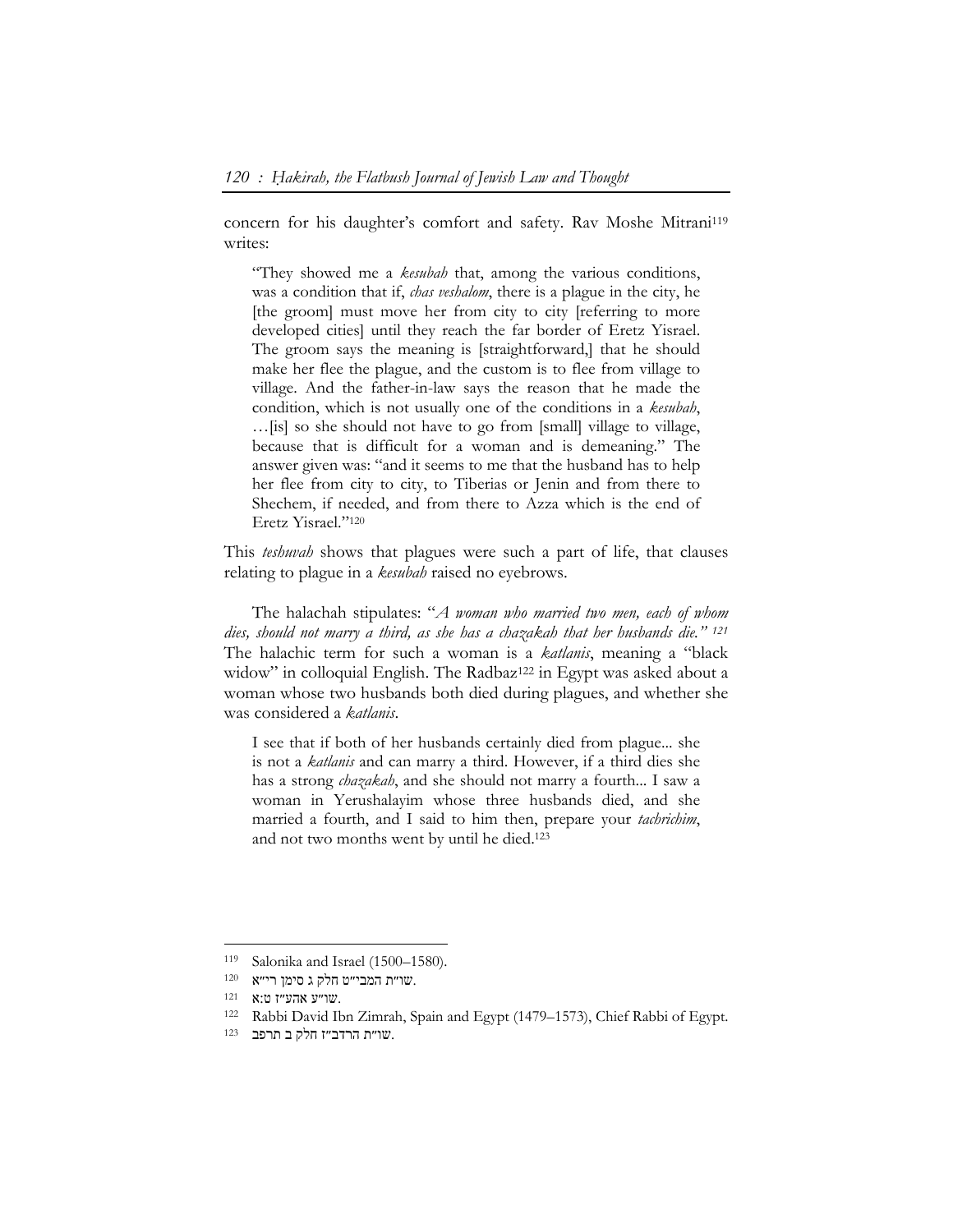## **Prayers**

Almost every community composed prayers to ask G-d to stop the plague, and the incantation of *Pitum HaKetores* was adopted by Jewish communities as a good-luck charm to stop plagues, because the plague on the children of Israel in the desert stopped when Aaron the High Priest brought incense.124 The reason is found in the Zohar:

"It is written, 'Take the pan and place fire on it over the altar, and place incense.' It is written, 'For wrath is gone out from the Lord; the plague has begun.' It is so because there is no shattering to that side except through incense, for there is nothing more favorable to the Creator than incense, which can cancel charms and bad things from Him. The smell and the smoke of incense with which people make charms, cancels that deed; it is especially so with incense."125 "Now due to our sins this army [plague] has exiled us, and it is worthy to put all of one's energy into this and to write the *ketores* on kosher parchment in the *Ashuris* script, and to read it in the morning and evening with great intent. And I guarantee it [will work]."126

#### **Post-Plague Exultation and Return to Israel**

There are numerous examples of the expressions of joy that followed an epidemic. The end of the Black Plague in Venice was a cause for rejoicing:

And after nine months, the Holy One, blessed be He, remembered His people, and in the merit of their forefathers, the plague finished and we lived. And the gates to the synagogues were opened and we returned to them to pray and to give praise to the almighty G-d... and as a good sign, a woman with the plague gave birth to a boy, and he is alive until today."127

As a result of Covid-19, the Jewish Agency expects a wave of *aliyah*, and the Ministry of Absorption estimates that no less than 60,000 expat Israelis have contacted them about returning to Israel. Plagues sparked immigration to Israel in the past, as well. The smallpox epidemic in late 18<sup>th</sup>-century Morocco most probably spurred the following comment by

 $124$ https://thelehrhaus.com/timely-thoughts/incensed-by-coronavirus-prayer-and-ketoret-in-times-of-epidemic/.<br>
עהר ויקהל תס"ז.<br>
נזהר ויקהל היז 125 יבוק עתר ענן הקטורת פרק ב<br/> 125 יוהר ויקהל היז 126 .<br>
רב אהרון ברכיה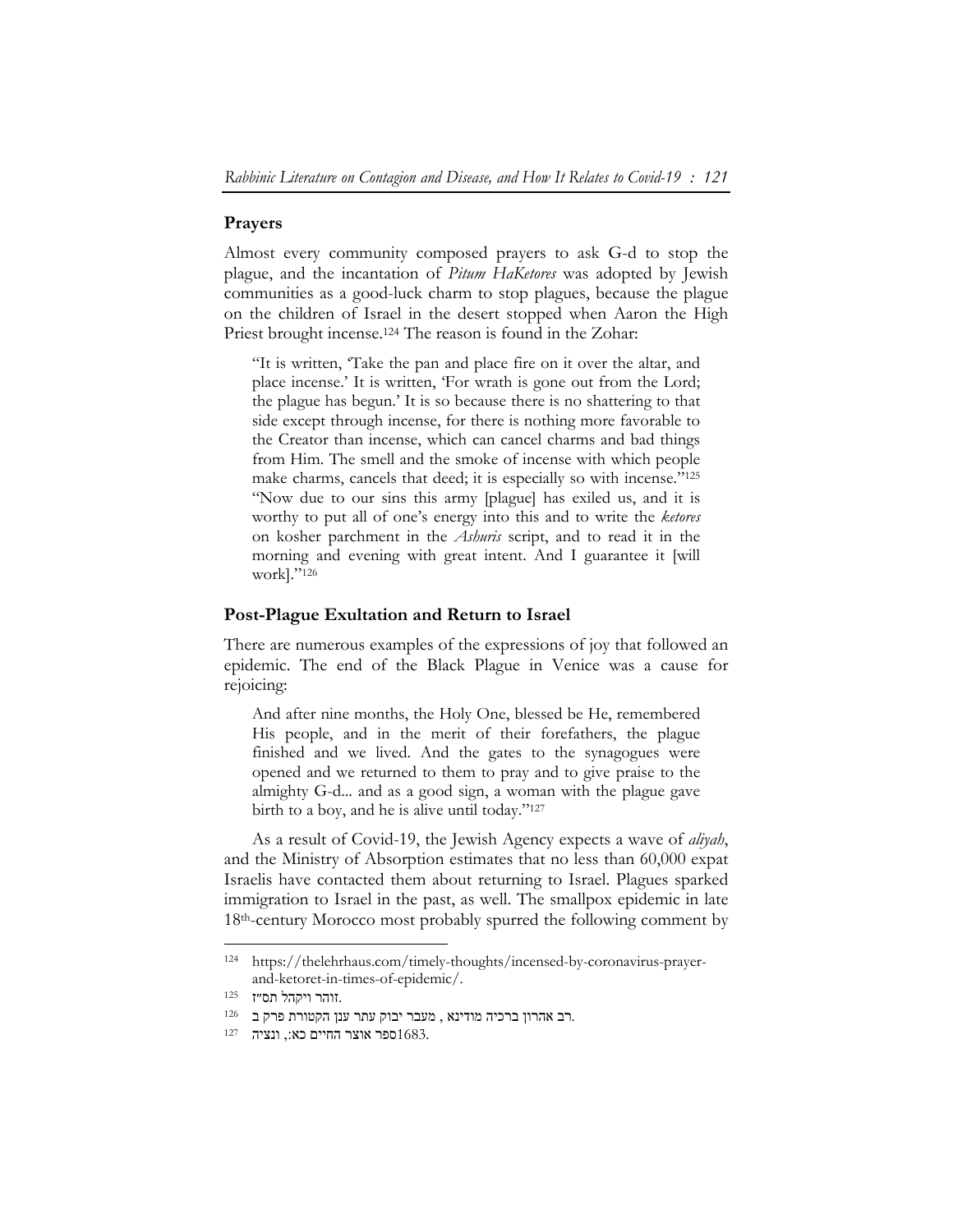Rav Shaul Abitbul128: *"After the time of the plague... there sparkled a spirit amongst many people to sell their possessions and make aliyah to Eretz Yisrael."129*

A prayer written for the plague in early 18<sup>th</sup>-century Italy reflects a universalism uncommon in Jewish prayer:

The Lord of Jacob should listen and pay attention to our requests which we pour before you from the depths of our hearts, of the fear of death which has fallen upon us as a result of wicked rumors of the great plague that has landed, and spread out upon the city of Messina and Calabria (Italy)... and may all the families of the Earth be blessed, including Your seed [the Children of Israel]. And through Your seed **may all the nations of the world be blessed** and shine Your light upon Your people. Save us according to Your compassion, look upon us from Your holy dwelling, and bless Your world for the sake of Your great and powerful Name.130

#### **Then and Now**

So how might *gedolim* from the past have *paskened* on Covid-19?

From an Israeli perspective at least, Rav Meir Vaknin131 would have argued against all the yeshivah students who fled to the US rather than staying put in Israel, and he would have been right. The death toll was so much greater abroad.

The behavior of some segments of the *chareidi* community would have been anathema to Rabbi Akiva Eiger<sup>132</sup> because of their gathering in large groups for funerals and underground davening or yeshivos. He would have reported them to the local law enforcement. In fact, he would have ruled that any governmental decision holds the weight of Halachah due to *dina demalchuta dina*: "*anybody who breaks with the instructions endangers others and has the law of a rodef… and it is a mitzvah to inform the authorities about him before he infects others."*133

Rav Chaim Pelagi might have accepted behaviors involving less than desirable social environments, that otherwise would be completely forbidden. Might the large increase of *chareidi* internet usage in Israel which brought succor and health information find acceptance in his

 $\frac{128}{129}$  Morocco (1739–1809).

 $\begin{array}{lll} \text{129} & \text{129} & \text{130} & \text{171} & \text{181} & \text{182} & \text{183} \\ \text{130} & \text{171} & \text{182} & \text{183} & \text{184} & \text{185} \\ \text{131} & \text{185} & \text{185} & \text{186} & \text{187} & \text{188} \\ \text{137} & \text{187} & \text{188} & \text{187} & \text{187} & \text{188} \\ \text{138} & \text$ https://www.arimnews.co.il/opinions/33542.